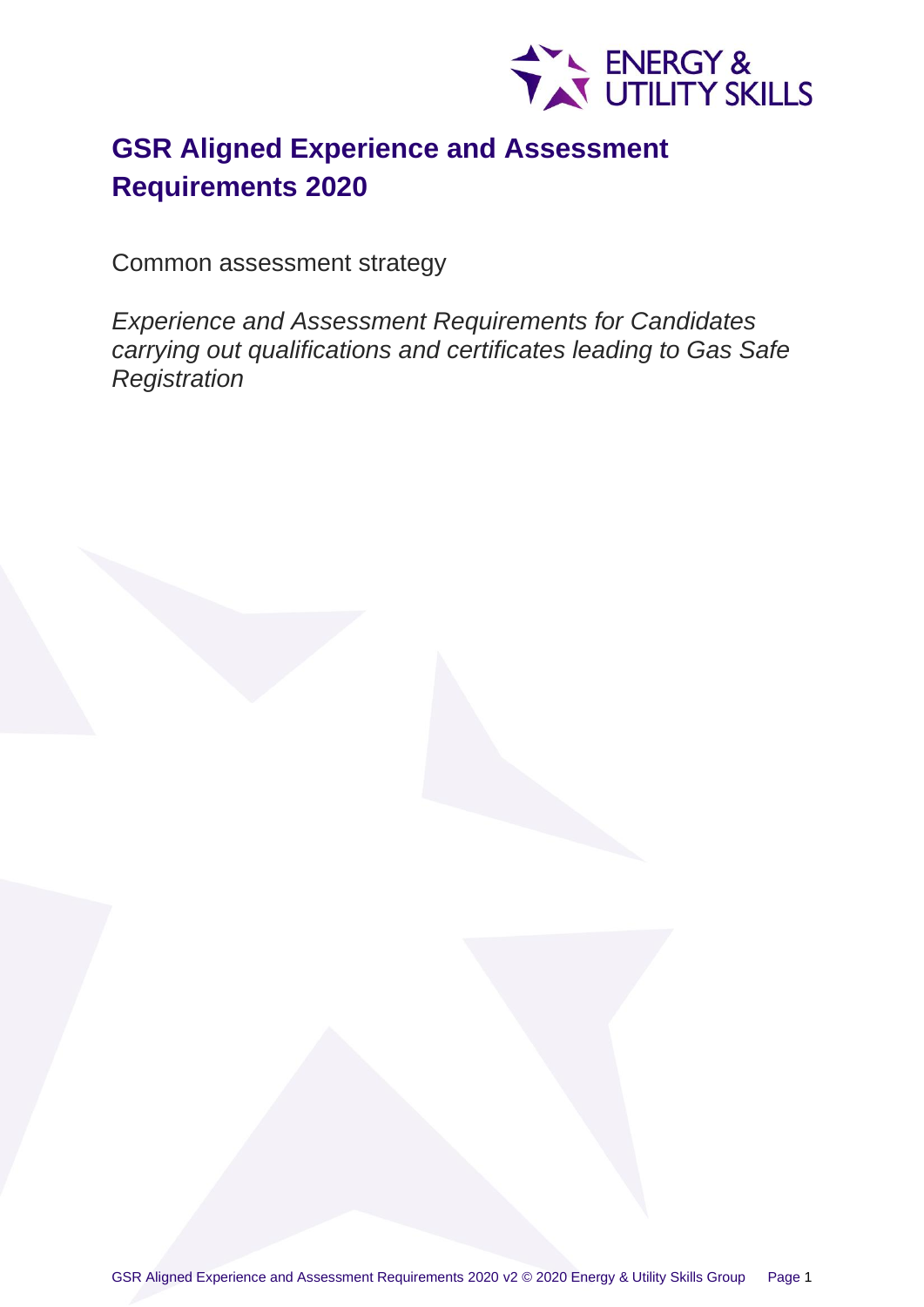

## **1. Introduction**

The purpose of this assessment strategy is to provide a common delivery strategy for Awarding Organisations (AO's) that award Regulated Qualifications recognised by the Strategic Management Board (SMB) and the Gas Safe Register as acceptable for the purposes of Gas Safe registration.

The key areas of this strategy identify:

- Which aspects must be assessed through performance in the workplace?
- The extent to which a realistic work environment and simulated working conditions may be used to assess competence
- The range requirements of each appliance group

## **2. Assessment Tables**

Candidates must demonstrate competence on each appliance through assessment in line with the Industry Assessment Tables contained on the following pages.

The gas industry is highly regulated regarding safety requirements and this is reflected in these qualifications. Certain gas safety related assessments must only be carried out under simulated conditions. Gas safety critical activities within the units will normally be assessed in an RWE and where necessary these requirements are incorporated in the following tables.

Candidates must demonstrate competence in the workplace during the performance of genuine work activities, by carrying out the tasks and duties that would be reasonably expected of them as a competent operative.

Candidates will be expected to have demonstrated competence in the assessed tasks over a period of time under normal working conditions to generate a sufficiency of practical evidence. In addition to the specified observed workplace assessment(s), the assessment of experience must include evidence gathered directly from the workplace, as required for each unit in the following tables.

Where the minimum numbers of occasions have been completed in the workplace, but the full range has not been covered, this additional range may be additionally covered in the RWE.

Each activity that forms part of the practical evidence will need to be signed off by an assessor or a technically and occupationally competent expert witness then assessor as appropriate.

## **3. Roles and Responsibilities**

## **3.1. Principal Assessor**

To include the following:

- Occupationally competent in the sector/qualification being assessed.
- Assessor qualified and registered with the centre.
- Principal Assessors must be fully conversant with the assessments and subject to annual review by an IQA.

## **3.2. Expert Observer**

To include the following:

- Occupationally competent, suitably experienced, trained and registered with the centre.
- Training must include the requirements of assessment and the completion of related direct observation documentation.
- Training must be documented and recorded within quality assurance documentation and be subject to annual review by an IQA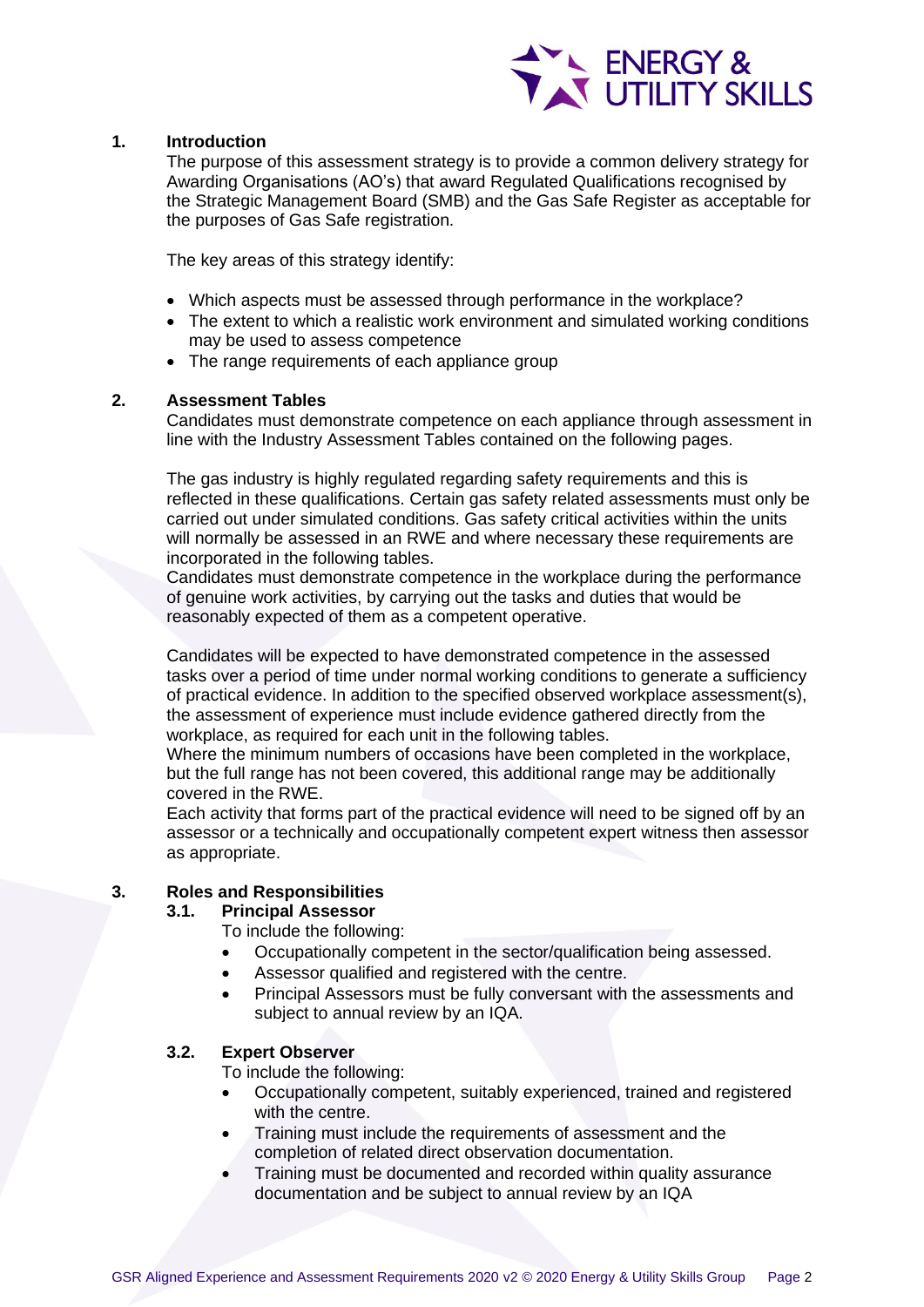

- Expert Observers will be subject to the same internal quality assurance process as Assessors (see note\* relating to enhanced quality assurance).
- Expert Observers must demonstrate proof of gas safe registration

## **3.2.1. Direct observations**

Must be carried out by a:

- Principal Assessor *OR*
- **Expert Observer**

Where direct observation is carried out by the expert observer, the observation documentation must be counter signed by the principal assessor and subject to **\***enhanced quality assurance.

#### **3.3. Expert Witness**

To include the following:

- Expert witnesses will be required to sign candidate evidence such as reflective accounts, witness testimonies and supporting documents to authenticate and ensure validity.
- Expert witnesses must be occupationally competent and have **\*\***suitable industry experience
- Expert witnesses must demonstrate proof of gas safe registration.

#### **3.4. Mentor**

To include the following:

- Primary responsibilities are to offer support and guidance to Candidates throughout the Programme and confirm suitability for assessment.
- Occupationally competent and have suitable industry experience.

#### **3.5. Internal Quality Assurer**

To include the following:

Qualified in internal quality assurance and either occupationally competent in the sector/qualification being quality assured or accompanied by an independent occupationally competent person where required.

#### *Notes:*

*\*Enhanced quality assurance could include, additional IQA observations, detailed feedback, regular review, increased sampling and detailed action planning* 

*\*\*Suitable experience - personnel will have experience applying their skills and associated competences within industry and it is expected they have a minimum of 2 years post qualification experience* 

*Principle Assessors and Internal Quality Assurer's cannot be involved in the training of Candidates they are assessing or internally quality assuring* 

*Where either Expert Observers, Expert Witnesses and Mentors are the same person the centre must identify, record and mitigate any conflicts of interest and risk to impartiality*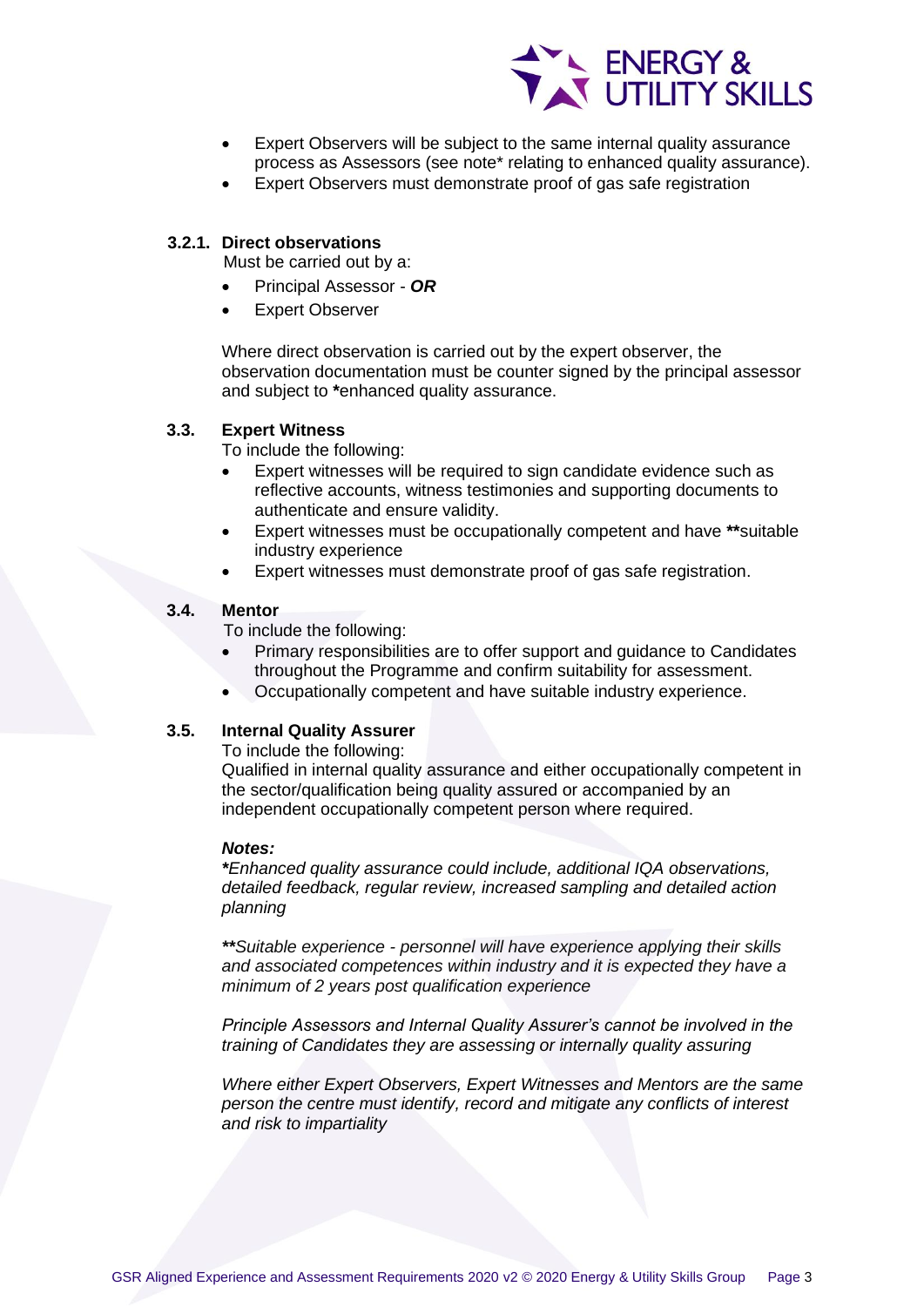

### **4. Workplace assessment**

This outlines which aspects must always be assessed through performance in the workplace.

Workplace evidence is gathered through activities carried out for a customer at the learner's place of work.

## **5. Realistic Working Environment**

Is a simulated environment contained within the Centre/ Simulated conditions must represent real work environment with all required equipment and services to carry out the task. Directly observed assessments in a Realistic Working Environment must be different to those have been used for training purposes.

## **6. Learner's Portfolio**

The learner portfolio documents the evidence which will demonstrate learner has completed the assessments.

The 'Learner's Portfolio' may include the following:

- Observation records
- Reflective accounts with supporting evidence such as photographs and jobs sheets signed by the expert witness
- Additional supplementary evidence

## **7. Training requirements**

The training requirements included these qualifications will be audited separately through the IGEM/IG/1 standard and Training Specifications.

## **8. Matters of Gas Safety**

The relevant Matters of Gas Safety (MoGS) competence criteria shall be incorporated in FULL in the assessments undertaken by the Candidate to permit Gas Safe registration. It is essential that the Awarding Organisations/Awarding Bodies update their Assessors and Assessment Materials to ensure that any changes to these criteria are reflected in the performance of the candidate from the date they become effective. (for example: if the IGEM/UP/1B Testing procedure changed six months prior to the candidate completing the qualification, all assessments including testing from the change date, must be completed against the changed procedure standard).

#### **9. Requirements for assessment**

The Domestic Natural Gas qualifications are assessed through a combination of workplace assessment, simulation assessment and knowledge assessment.

#### **10. Necessary Training**

Candidates must not be entered for assessment unless they are ready. Each section requires signatures to confirm training has been completed before assessment to acknowledge appropriate level and sufficiency of training and experience has been met.

## **11. ACS acceptance as part of an aligned qualification**

ACS evidence can be accepted against the centre based knowledge and practical assessments criteria contained in the Matters of Gas Safety criteria. The requirements are as follows:

#### **a. ACS obtained prior to registration.**

Where ACS is obtained prior to registration all assessments of experience and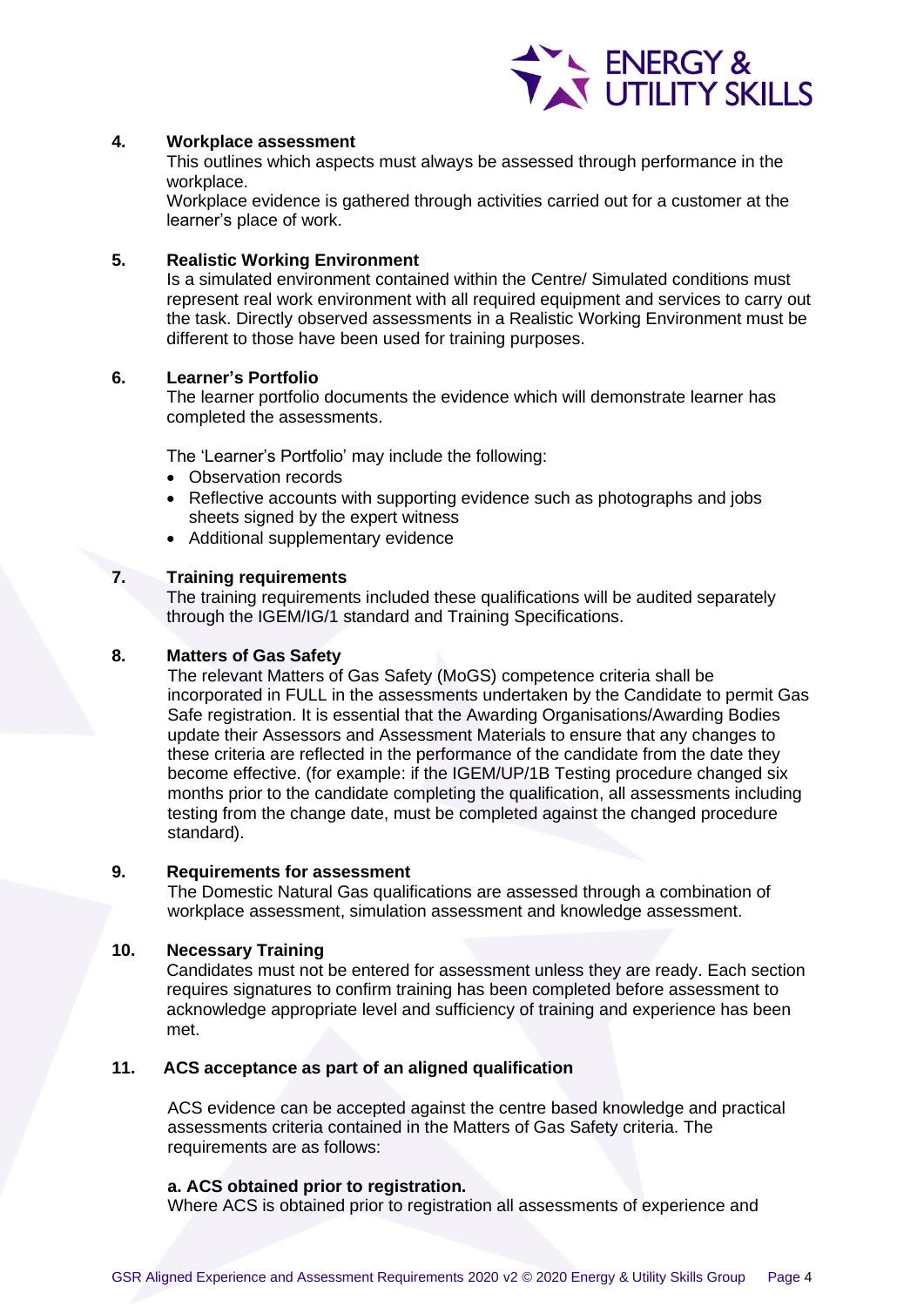

workplace assessment requirements tabulated in this document must be completed and evidenced prior to qualification completion.

#### **b. ACS obtained whilst undertaking the qualification.**

Where ACS is obtained whilst undertaking a qualification, all the assessment of experience and industry evidence requirements tabulated within this document must be achieved prior to the completion of the ACS.

## **Note: The relevant ACS assessments, must have at least 36 months remaining until the individual assessments expire at the time of claiming the full qualification.**

| <b>Color code</b> | <b>Description</b>                                                             | <b>Codes for Assessment</b>                                                                                                                                            |
|-------------------|--------------------------------------------------------------------------------|------------------------------------------------------------------------------------------------------------------------------------------------------------------------|
| Green             | Directly observed                                                              | <b>DOS</b> – Directly observed real life activity onsite                                                                                                               |
|                   |                                                                                | <b>DOC</b> – Directly observed simulated realistic<br>activity in centre                                                                                               |
| <b>Orange</b>     | Reflective account with<br>supporting evidence and<br>signed by expert witness | <b>RAS</b> – Reflective Account Site from site with<br>supporting evidence<br><b>RAC</b> – Reflective Account Centre from<br>simulated centre with supporting evidence |

**Assessments** are color coded to assist with requirements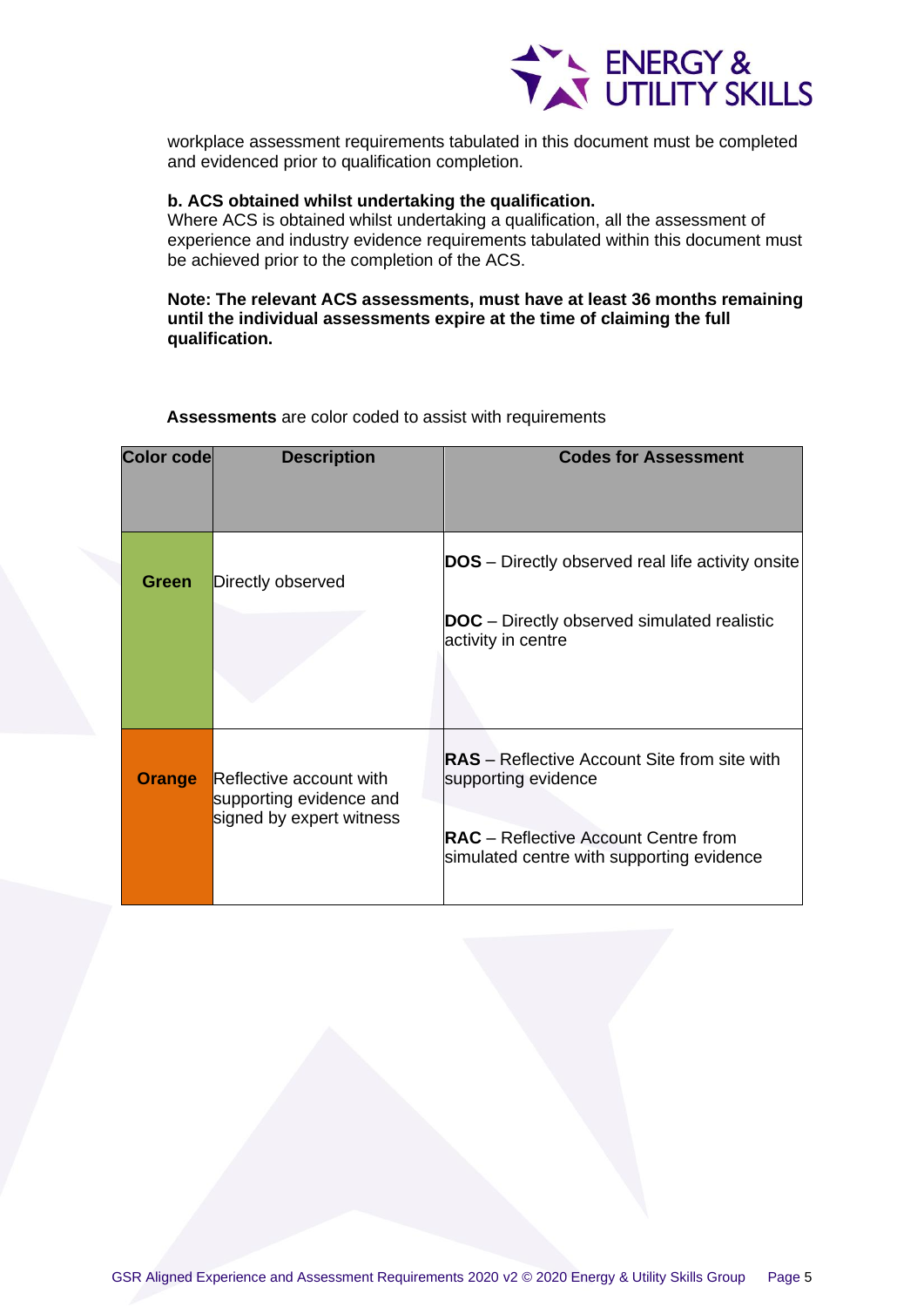

**EXEMPLAR - Install, service and fault find domestic gas cookers, tumble dryers and leisure appliances**

Candidates must have been taught on requirements across a range of appliances and applications prior to assessment

Candidates must be assessed on the minimum amount of occasions identified below The MoGS for CCN1, CKR1, LAU1 and LEI 1 must be assessed

| Mentor signature:                                                                                                                                                          |                                                                                                                                                   | D. Traínor                                                                   |                |                | 25.06.2033           |
|----------------------------------------------------------------------------------------------------------------------------------------------------------------------------|---------------------------------------------------------------------------------------------------------------------------------------------------|------------------------------------------------------------------------------|----------------|----------------|----------------------|
| Candidate signature                                                                                                                                                        | A. Candídate                                                                                                                                      |                                                                              | Date           | 25.06.2033     |                      |
|                                                                                                                                                                            |                                                                                                                                                   | <b>Assessment Requirements</b>                                               |                |                |                      |
|                                                                                                                                                                            |                                                                                                                                                   | <b>Total</b> – 14 assessments for installation.<br>service and fault finding | <b>Install</b> | <b>Service</b> | <b>Fault Finding</b> |
| <b>Assessment 1</b><br><b>Directly Observed</b><br>All three must be DO<br>One must be DO on site<br>The other two may be DO on site or<br>in centre                       |                                                                                                                                                   | <b>DOS</b>                                                                   | <b>DOC</b>     | <b>DOS</b>     |                      |
| <b>Assessment 2</b>                                                                                                                                                        | <b>Directly Observed</b><br>All three must be DO<br>One must be DO on site<br>The other two may be DO on site or<br>in centre                     |                                                                              | <b>DOS</b>     | <b>DOC</b>     | <b>DOC</b>           |
| <b>Assessment 3</b>                                                                                                                                                        | <b>Reflective Account</b><br>Minimum of 2 accounts must come<br>lfrom site<br>1 account may be simulated                                          |                                                                              | <b>RAS</b>     | <b>RAC</b>     | <b>RAS</b>           |
| <b>Assessment 4</b>                                                                                                                                                        | <b>Reflective Account</b><br>from site                                                                                                            | Minimum of 2 accounts must come<br>1 account may be simulated                | <b>RAS</b>     | <b>RAC</b>     | <b>RAS</b>           |
| <b>Assessment 5</b><br><b>Reflective Account (2 from either</b><br>install, service or fault)<br>Minimum of 1 account must come<br>from site<br>1 account may be simulated |                                                                                                                                                   | <b>RAS</b>                                                                   | <b>NA</b>      | <b>RAC</b>     |                      |
| <b>Assessment to include</b><br>$\bullet$<br>Range:<br>Hob                                                                                                                 | Installation of appliance<br>Full service of an appliance<br>Fault find on appliance<br><b>Free Standing Cooker</b><br><b>Flexible Connection</b> | Completion of associated documentation                                       |                |                |                      |
| <b>Rigid Connection</b>                                                                                                                                                    |                                                                                                                                                   |                                                                              |                |                |                      |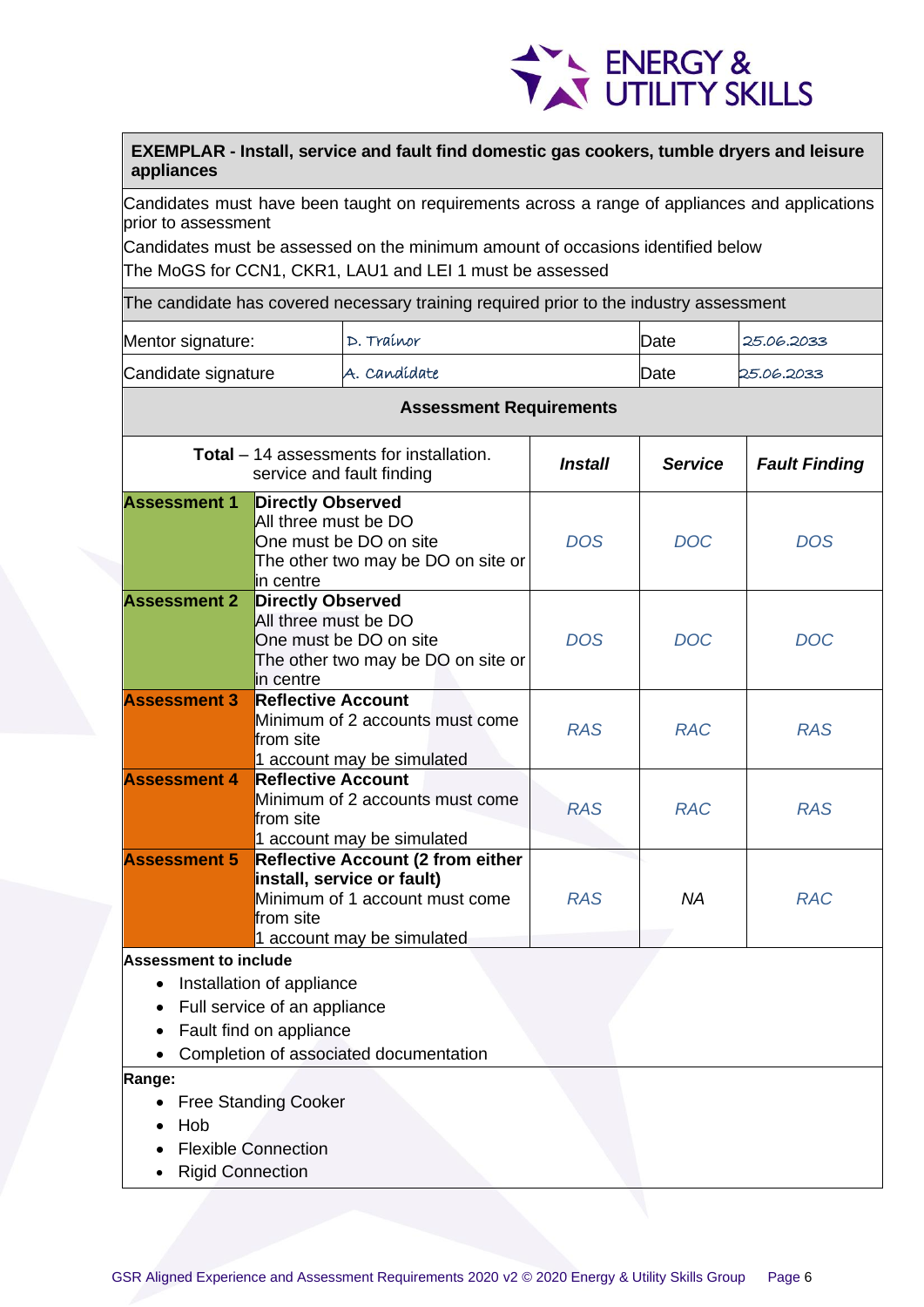

## **Industry Assessment Tables:**

#### **Install, service and fault find domestic gas cookers, tumble dryers and leisure appliances**

Candidates must have been taught on requirements across a range of appliances and applications prior to assessment

Candidates must be assessed on the minimum amount of occasions identified below:

The MoGS for CCN1, CKR1, LAU1 and LEI 1 must be assessed

| Mentor signature:   | Date |  |
|---------------------|------|--|
| Candidate signature | Date |  |

| <b>Assessment Requirements</b>                        |                                                                                                                                                     |         |                |                         |  |
|-------------------------------------------------------|-----------------------------------------------------------------------------------------------------------------------------------------------------|---------|----------------|-------------------------|--|
|                                                       | <b>Total</b> – 14 assessments for installation.<br>service and fault finding                                                                        | Install | <b>Service</b> | Fault<br><b>Finding</b> |  |
| <b>Assessment 1</b>                                   | <b>Directly Observed</b><br>All three must be DO<br>One must be DO on site<br>The other two may be DO on site or<br>in centre                       |         |                |                         |  |
| <b>Assessment 2</b>                                   | <b>Directly Observed</b><br>All three must be DO<br>One must be DO on site<br>The other two may be DO on site or<br>in centre                       |         |                |                         |  |
| <b>Assessment 3</b>                                   | <b>Reflective Account</b><br>Minimum of 2 accounts must come<br>from site<br>1 account may be simulated                                             |         |                |                         |  |
| <b>Assessment 4</b>                                   | <b>Reflective Account</b><br>Minimum of 2 accounts must come<br>from site<br>1 account may be simulated                                             |         |                |                         |  |
| <b>Assessment 5</b>                                   | <b>Reflective Account</b><br>(2 from either install, service or<br>fault) Minimum of 1 account must<br>come from site,1 account may be<br>simulated |         |                |                         |  |
| <b>Assessment to include</b><br>$\bullet$             | Installation of appliance<br>Full service of an appliance<br>Fault find on appliance<br>Completion of associated documentation                      |         |                |                         |  |
| Range:<br>$\bullet$<br>Hob<br><b>Rigid Connection</b> | <b>Free Standing Cooker</b><br><b>Flexible Connection</b>                                                                                           |         |                |                         |  |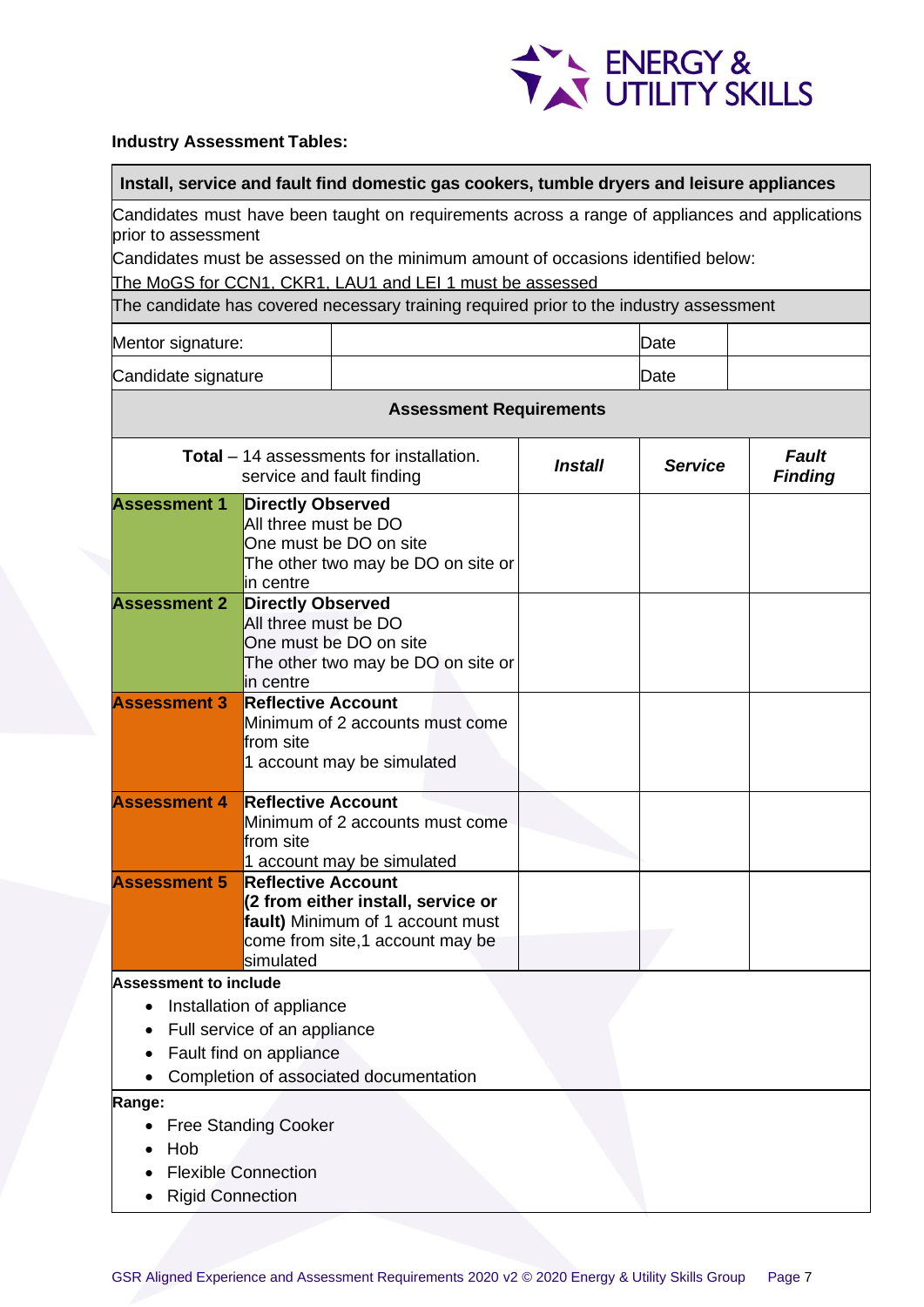

## **Install, maintain and repair domestic gas space heating appliances**

The MoGS for CCN1 and HTR1 must be assessed

Candidates must have been taught on requirements across a range of appliances and applications prior to assessment

Candidates must be assessed on the minimum amount of occasions and range as identified below

The candidate has covered necessary training required prior to the industry assessment

| Mentor signature: | Date |
|-------------------|------|
|                   |      |

Candidate signature Date

| Januluwa Jiyi luwo a                                                                                                                                                                   |                                                                                                                                                  |  | しいい |  |  |  |
|----------------------------------------------------------------------------------------------------------------------------------------------------------------------------------------|--------------------------------------------------------------------------------------------------------------------------------------------------|--|-----|--|--|--|
| <b>Assessment Requirements</b>                                                                                                                                                         |                                                                                                                                                  |  |     |  |  |  |
| Total - 14 assessments for installation. service<br><b>Service</b><br><b>Fault finding</b><br>Install<br>and fault finding                                                             |                                                                                                                                                  |  |     |  |  |  |
|                                                                                                                                                                                        | <b>Assessment 1 Directly Observed</b><br>All three must be DO<br>One must be DO on site<br>The other two may be DO on site or<br>in centre       |  |     |  |  |  |
|                                                                                                                                                                                        | <b>Assessment 2 Directly Observed</b><br>All three must be DO<br>One must be DO on site<br>The other two may be DO on site or<br>in centre       |  |     |  |  |  |
| <b>Assessment 3</b>                                                                                                                                                                    | <b>Reflective Account</b><br>Minimum of 2 accounts must come<br>from site<br>1 account may be simulated                                          |  |     |  |  |  |
| <b>Assessment 4</b>                                                                                                                                                                    | <b>Reflective Account</b><br>Minimum of 2 accounts must come<br>from site<br>1 account may be simulated                                          |  |     |  |  |  |
| <b>Assessment 5</b>                                                                                                                                                                    | <b>Reflective Account (2 from either</b><br>install, service or fault)<br>Minimum of 1 account must come<br>from site,1 account may be simulated |  |     |  |  |  |
| <b>Assessment to include</b><br>New or replacement appliance<br>Associated pipework connections<br>Associated flueing<br>Commission, handover and completion of relevant documentation |                                                                                                                                                  |  |     |  |  |  |
| <b>Outset Gas Fire</b>                                                                                                                                                                 | <b>Range</b> – at least two of the following<br>Inset Live Fuel Effect Gas Fire<br>Decorative Fuel Effect Appliance<br><b>Convector Heater</b>   |  |     |  |  |  |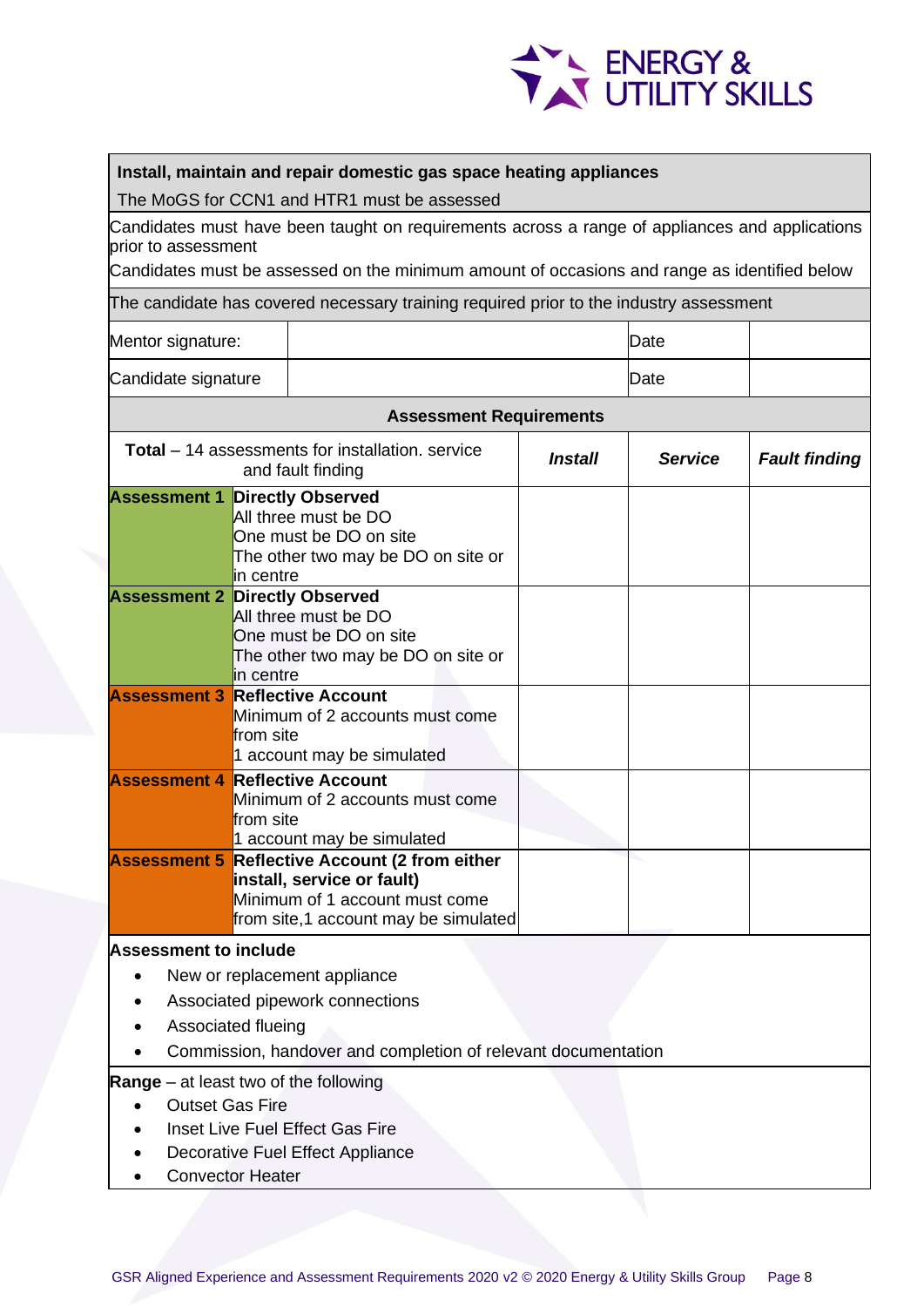

## **Install, service and fault find gas water heating and wet central heating appliances**

The MoGS for CCN1 and CENWAT must be assessed

Candidates must have been taught on requirements across a range of appliances and applications prior to assessment

Candidates must be assessed on the minimum amount of occasions and range as identified below

The candidate has covered necessary training required prior to the industry assessment

| Mentor signature:   | Date |  |
|---------------------|------|--|
| Candidate signature | Date |  |

| <b>Assessment Requirements</b> |                                                                                                                                                                |                       |                |                      |  |
|--------------------------------|----------------------------------------------------------------------------------------------------------------------------------------------------------------|-----------------------|----------------|----------------------|--|
|                                | <b>Total</b> – 14 assessments for installation. service and<br>fault finding                                                                                   | <i><b>Install</b></i> | <b>Service</b> | <b>Fault finding</b> |  |
|                                | <b>Assessment 1 Directly Observed</b><br>All three must be DO<br>One must be DO on site<br>The other two may be DO on site or in<br>lcentre                    |                       |                |                      |  |
|                                | <b>Assessment 2 Directly Observed</b><br>All three must be DO<br>One must be DO on site<br>The other two may be DO on site or in<br>lcentre                    |                       |                |                      |  |
|                                | <b>Assessment 3 Reflective Account</b><br>Minimum of 2 accounts must come<br>from site<br>1 account may be simulated                                           |                       |                |                      |  |
|                                | <b>Assessment 4 Reflective Account</b><br>Minimum of 2 accounts must come<br>from site<br>1 account may be simulated                                           |                       |                |                      |  |
|                                | <b>Assessment 5 Reflective Account (2 from either</b><br>install, service or fault)<br>Minimum of 1 account must come from<br>site, 1 account may be simulated |                       |                |                      |  |
| <b>Assessment to include</b>   |                                                                                                                                                                |                       |                |                      |  |

- New or replacement appliance
- Associated pipework connections
- Associated flueing
- Commission, handover and completion of relevant documentation

**Range** – at least two different types of appliance must be covered from the following list

- Traditional Boiler (open flued and room sealed)
- System Boiler
- Combination Boiler
- Multi point water heater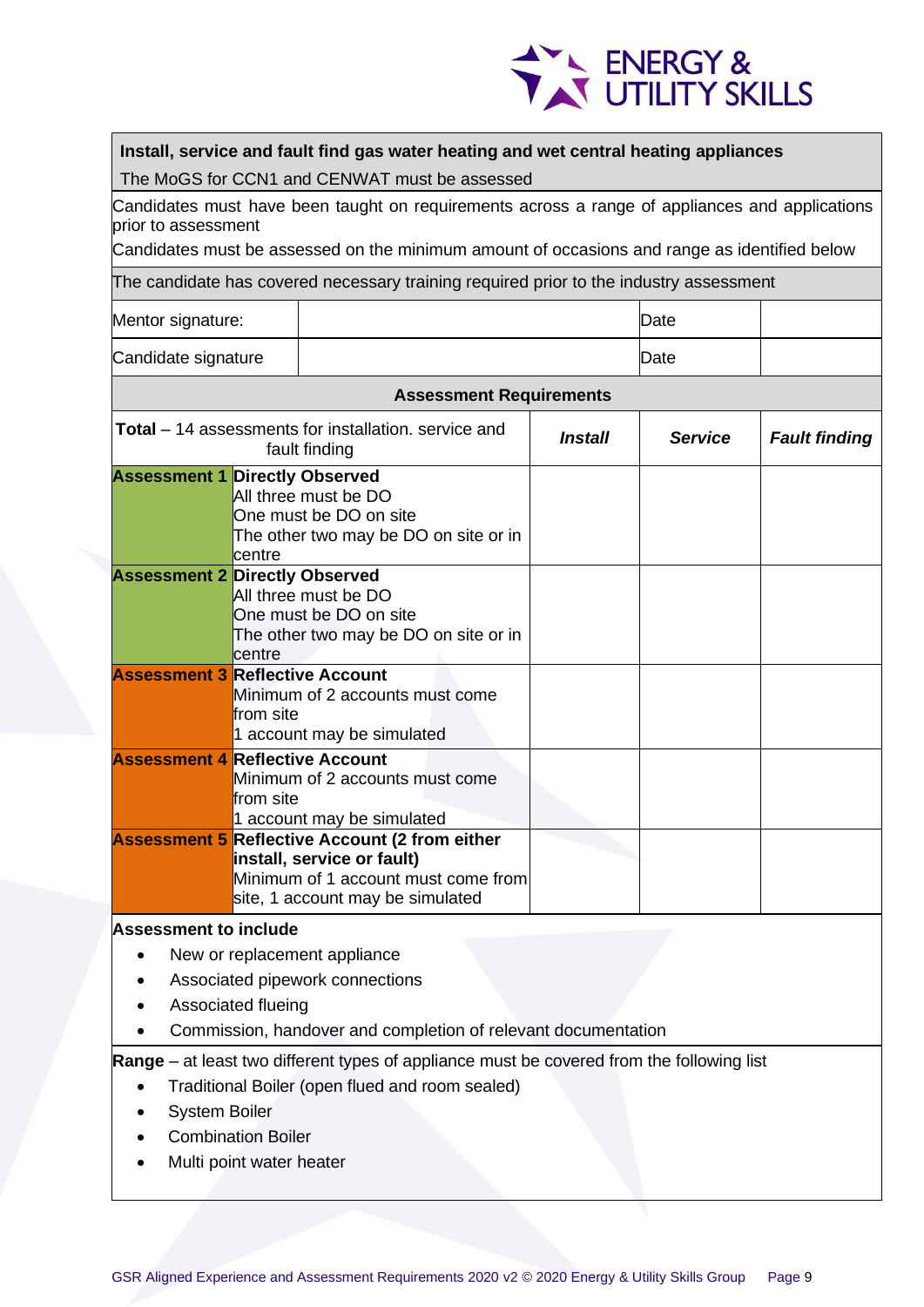

## **Install, service and fault find gas ducted air heaters systems and appliances**

The MoGS for CCN1 and DAH1 must be assessed

Candidates must have been taught on requirements across a range of appliances and applications prior to assessment

Candidates must be assessed on the minimum amount of occasions and range as identified below

The candidate has covered necessary training required prior to the industry assessment

| Mentor signature:   | Date |  |
|---------------------|------|--|
| Candidate signature | Date |  |

## **Assessment Requirements**

|                                     | <b>Fault finding</b> |
|-------------------------------------|----------------------|
|                                     |                      |
|                                     |                      |
|                                     |                      |
|                                     |                      |
|                                     |                      |
|                                     |                      |
|                                     |                      |
|                                     |                      |
|                                     |                      |
| Minimum of 1 account must come from |                      |

o Positive Return Air Duct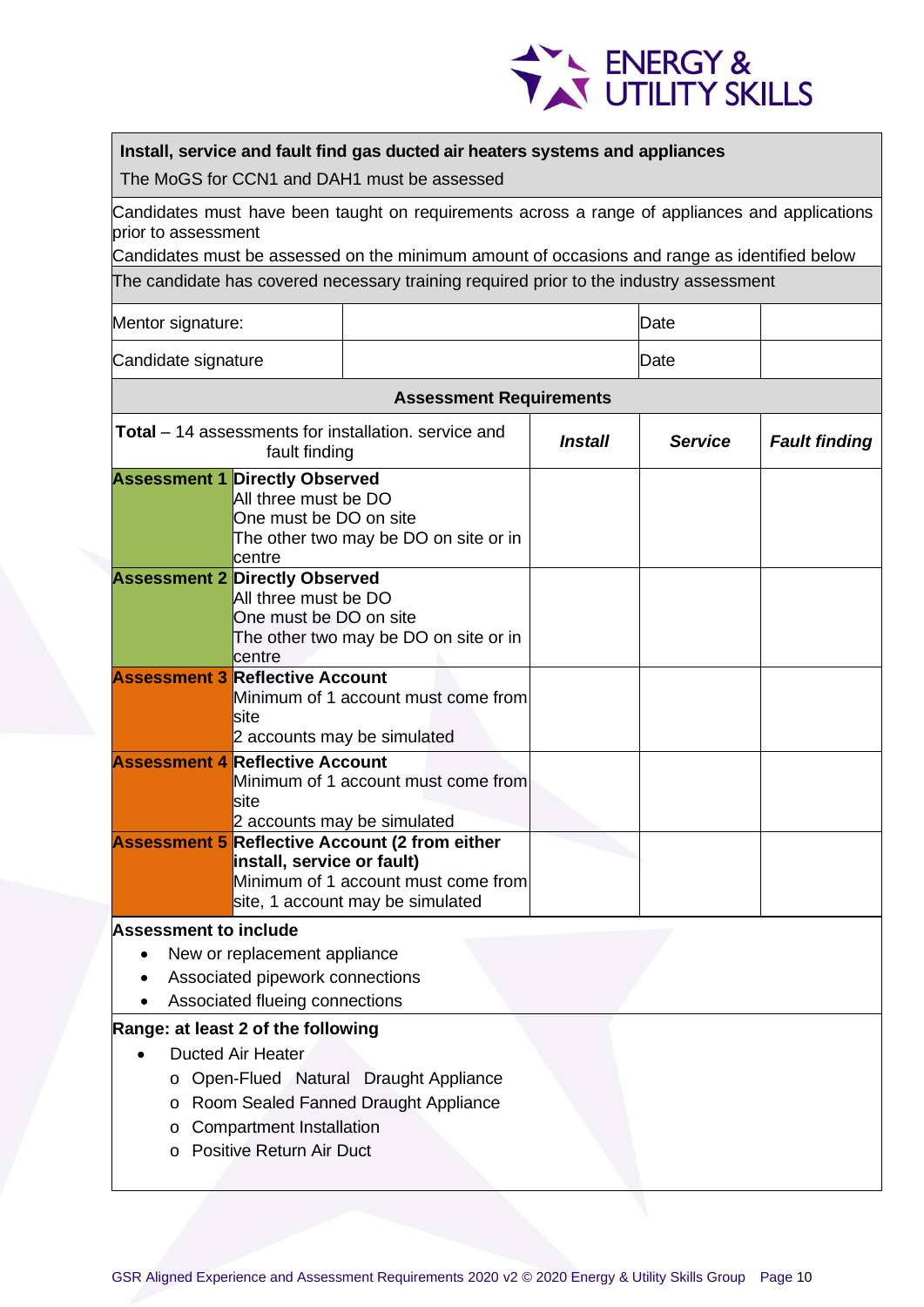

|                                                                                                         | Installation of gas pipework ( $\leq$ 35 mm)<br>The MoGS for CCN1 must be assessed                                                                                                             |                                                                                                      |                                             |      |                                                 |  |
|---------------------------------------------------------------------------------------------------------|------------------------------------------------------------------------------------------------------------------------------------------------------------------------------------------------|------------------------------------------------------------------------------------------------------|---------------------------------------------|------|-------------------------------------------------|--|
| assessment                                                                                              | Candidates must have been taught on requirements across a range pipework and fittings prior to<br>Candidates must be assessed on the minimum amount of occasions and range as identified below |                                                                                                      |                                             |      |                                                 |  |
|                                                                                                         |                                                                                                                                                                                                |                                                                                                      |                                             |      |                                                 |  |
|                                                                                                         | The candidate has covered necessary training required prior to the industry assessment                                                                                                         |                                                                                                      |                                             |      |                                                 |  |
| Mentor signature:                                                                                       |                                                                                                                                                                                                |                                                                                                      |                                             | Date |                                                 |  |
| Candidate signature                                                                                     |                                                                                                                                                                                                |                                                                                                      |                                             | Date |                                                 |  |
|                                                                                                         |                                                                                                                                                                                                |                                                                                                      | <b>Assessment Requirements</b>              |      |                                                 |  |
| requirements of an appliance                                                                            |                                                                                                                                                                                                | <b>Total - 5</b> assessments install gas pipework; these may be related directly to the installation |                                             |      |                                                 |  |
|                                                                                                         |                                                                                                                                                                                                | Note: at least 2 assessments must come from site                                                     |                                             |      |                                                 |  |
| <b>Assessment 1</b>                                                                                     |                                                                                                                                                                                                | <b>Directly Observed</b><br>May be DO on site or in centre                                           |                                             |      |                                                 |  |
|                                                                                                         |                                                                                                                                                                                                | <b>Directly Observed</b>                                                                             |                                             |      |                                                 |  |
| <b>Assessment 2</b>                                                                                     |                                                                                                                                                                                                | May be DO on site or in centre                                                                       |                                             |      |                                                 |  |
|                                                                                                         |                                                                                                                                                                                                | <b>Reflective Account</b>                                                                            |                                             |      |                                                 |  |
| <b>Assessment 3</b>                                                                                     |                                                                                                                                                                                                | May be from site or simulated in centre                                                              |                                             |      |                                                 |  |
|                                                                                                         |                                                                                                                                                                                                | <b>Reflective Account</b>                                                                            |                                             |      |                                                 |  |
| <b>Assessment 4</b>                                                                                     |                                                                                                                                                                                                | May be from site or simulated in centre                                                              |                                             |      |                                                 |  |
|                                                                                                         |                                                                                                                                                                                                | <b>Reflective Account</b>                                                                            |                                             |      |                                                 |  |
| <b>Assessment 5</b>                                                                                     |                                                                                                                                                                                                | May be from site or simulated in centre                                                              |                                             |      |                                                 |  |
| <b>Installation to include</b><br>New or replacement pipework<br>Associated pipework fixings and joints |                                                                                                                                                                                                |                                                                                                      |                                             |      |                                                 |  |
| <b>Range</b> $-$ at least two different pipe material types                                             |                                                                                                                                                                                                |                                                                                                      |                                             |      | Secondary Range – at least two of the following |  |
| must be covered from the following list.<br>$\bullet$                                                   |                                                                                                                                                                                                |                                                                                                      | Capillary Joints*                           |      |                                                 |  |
| Copper Tube*<br>$\bullet$<br><b>Steel Tube</b>                                                          |                                                                                                                                                                                                |                                                                                                      | <b>Compression Joints</b>                   |      |                                                 |  |
| $\bullet$                                                                                               |                                                                                                                                                                                                | Corrugated Stainless Steel Tube (CSST)                                                               | <b>CSST Joints</b><br><b>Screwed Joints</b> |      |                                                 |  |
| Polyethylene Tube (pe)<br>$\bullet$                                                                     |                                                                                                                                                                                                |                                                                                                      | $\bullet$                                   |      | Fabricated bending using mechanical tools       |  |
| * mandatory<br>* mandatory                                                                              |                                                                                                                                                                                                |                                                                                                      |                                             |      |                                                 |  |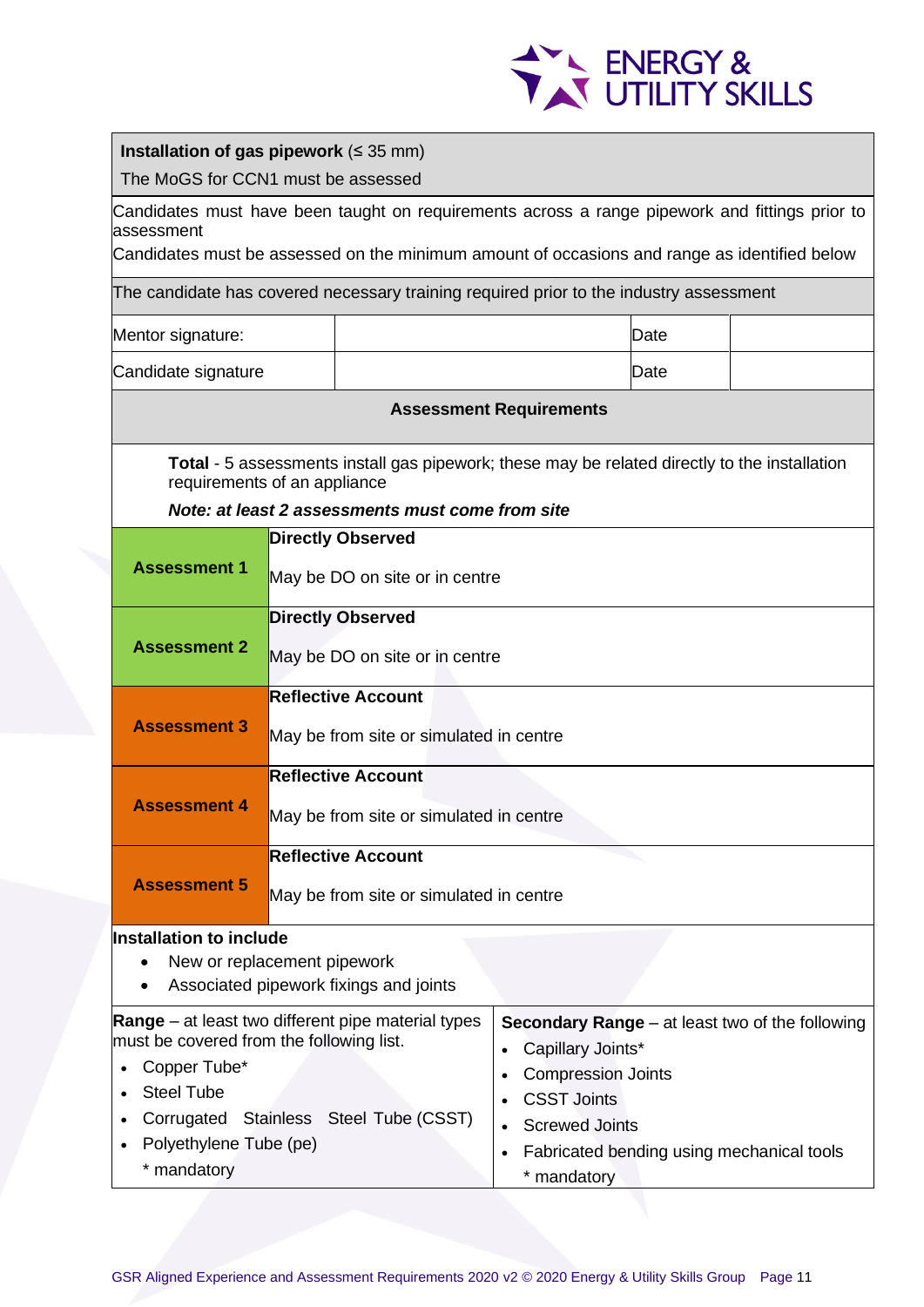

| The MoGS for CCN1 must be assessed                              |                                | Gas tightness testing and direct purging (IGEM/UP/1B)                                        |      |  |  |  |
|-----------------------------------------------------------------|--------------------------------|----------------------------------------------------------------------------------------------|------|--|--|--|
|                                                                 |                                | Candidates must have been taught on requirements across a range of meters & pipework and     |      |  |  |  |
| appliance applications prior to assessment                      |                                |                                                                                              |      |  |  |  |
|                                                                 |                                | Candidates must be assessed on the minimum amount of occasions and range as identified below |      |  |  |  |
|                                                                 |                                | The candidate has covered necessary training required prior to the industry assessment       |      |  |  |  |
| Mentor signature:                                               |                                |                                                                                              | Date |  |  |  |
| Candidate signature                                             |                                |                                                                                              | Date |  |  |  |
|                                                                 |                                | <b>Assessment Requirements</b>                                                               |      |  |  |  |
|                                                                 |                                | <b>Total - 5</b> assessments - Tightness testing and purging of gas installations            |      |  |  |  |
|                                                                 |                                | Note: at least 2 assessments must come from site                                             |      |  |  |  |
|                                                                 |                                | <b>Directly Observed</b>                                                                     |      |  |  |  |
| <b>Assessment 1</b>                                             |                                | May be DO on site or in centre                                                               |      |  |  |  |
|                                                                 |                                | <b>Directly Observed</b>                                                                     |      |  |  |  |
| <b>Assessment 2</b>                                             | May be DO on site or in centre |                                                                                              |      |  |  |  |
|                                                                 |                                | <b>Reflective Account</b>                                                                    |      |  |  |  |
| <b>Assessment 3</b>                                             |                                |                                                                                              |      |  |  |  |
|                                                                 |                                | May be from site or simulated in centre                                                      |      |  |  |  |
|                                                                 |                                | <b>Reflective Account</b>                                                                    |      |  |  |  |
| <b>Assessment 4</b>                                             |                                | May be from site or simulated in centre                                                      |      |  |  |  |
|                                                                 |                                | <b>Reflective Account</b>                                                                    |      |  |  |  |
| <b>Assessment 5</b>                                             |                                | May be from site or simulated in centre                                                      |      |  |  |  |
| <b>Assessment to include</b>                                    |                                |                                                                                              |      |  |  |  |
| Purge*                                                          |                                |                                                                                              |      |  |  |  |
| <b>Tightness test</b><br>Completion of associated documentation |                                |                                                                                              |      |  |  |  |
|                                                                 |                                | *may be simulated in Centre where evidence on site is not available                          |      |  |  |  |
| <b>Range</b> – cover each of the following                      |                                |                                                                                              |      |  |  |  |
| New installation                                                |                                |                                                                                              |      |  |  |  |
| Existing installation*                                          |                                | *purging may be simulated in Centre where evidence on site is not available                  |      |  |  |  |
|                                                                 |                                |                                                                                              |      |  |  |  |

Г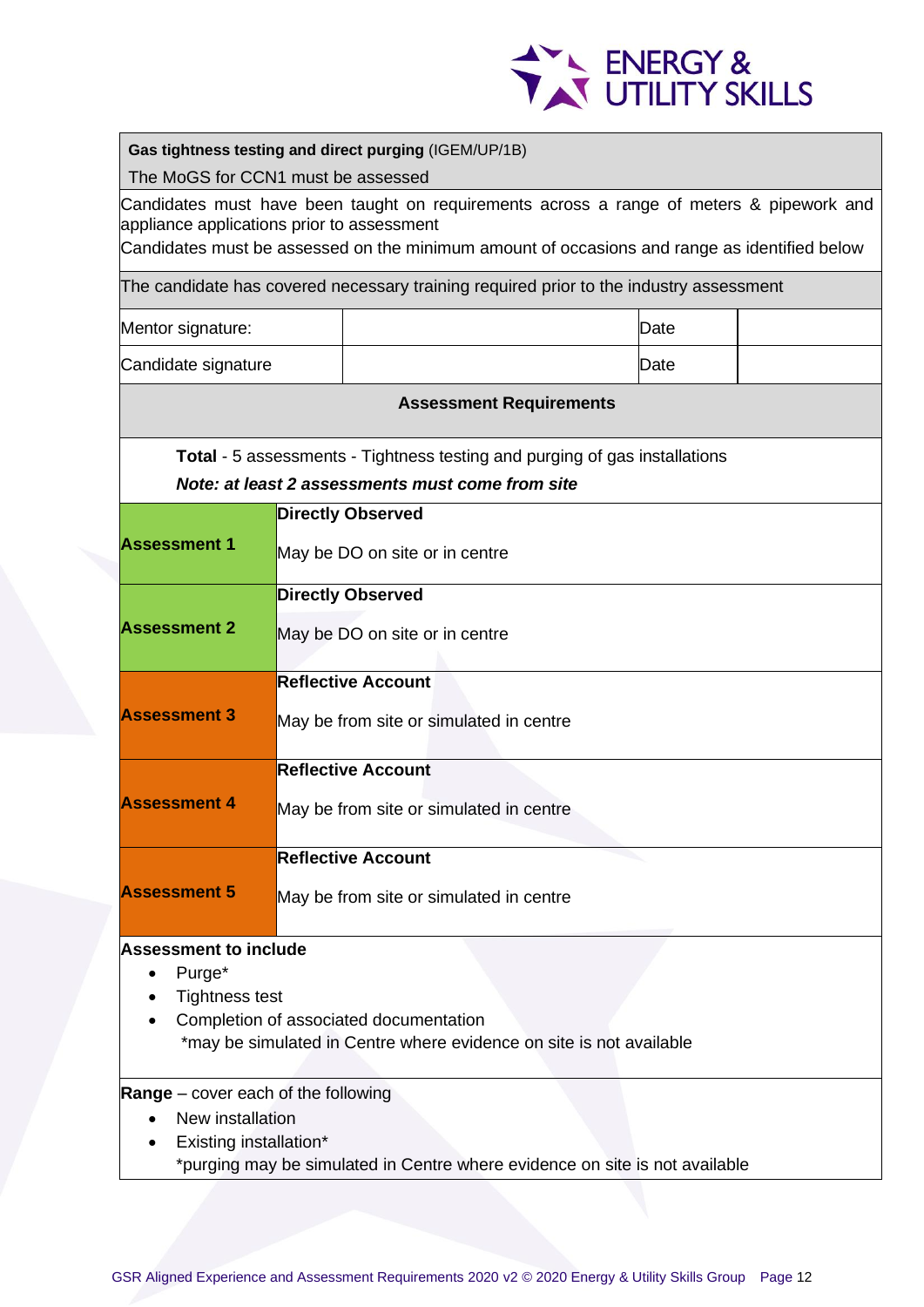

## **Install gas meters and regulators (≥ 2.5 m<sup>3</sup> /h ≤ 16 m<sup>3</sup> /h)**

The MoGS for CMA1/CESP1/CCN1 and MET4 must be assessed

Candidates must have been taught on requirements across a range of appliances and applications prior to assessment

Candidates must be assessed on the minimum amount of occasions and range as identified below

The candidate has covered necessary training required prior to the industry assessment

| Mentor signature:   | Date |  |
|---------------------|------|--|
| Candidate signature | Date |  |

#### **Assessment Requirements**

**Total** - 10 assessments - Installation of a gas meter

*Note: at least 4 assessments must come from site*

| <b>Assessment 1 &amp; 2 Directly Observed</b>                 |                                              |  |  |  |
|---------------------------------------------------------------|----------------------------------------------|--|--|--|
|                                                               | May be DO on site or in centre               |  |  |  |
|                                                               | <b>Assessment 3, 4, 5 Reflective Account</b> |  |  |  |
| 86                                                            | May be from site or simulated in centre      |  |  |  |
|                                                               | <b>Assessment 7, 8, 9 Reflective Account</b> |  |  |  |
| 810                                                           | May be from site or simulated in centre      |  |  |  |
| Assessment to include                                         |                                              |  |  |  |
| ٠                                                             | New or replacement meter                     |  |  |  |
| Associated pipework connections<br>$\bullet$                  |                                              |  |  |  |
| Commission, handover and completion of relevant documentation |                                              |  |  |  |
| Range:                                                        |                                              |  |  |  |
| Internal Installation                                         |                                              |  |  |  |

- Surface or Built in Meter Box
- Semi Concealed Meter Box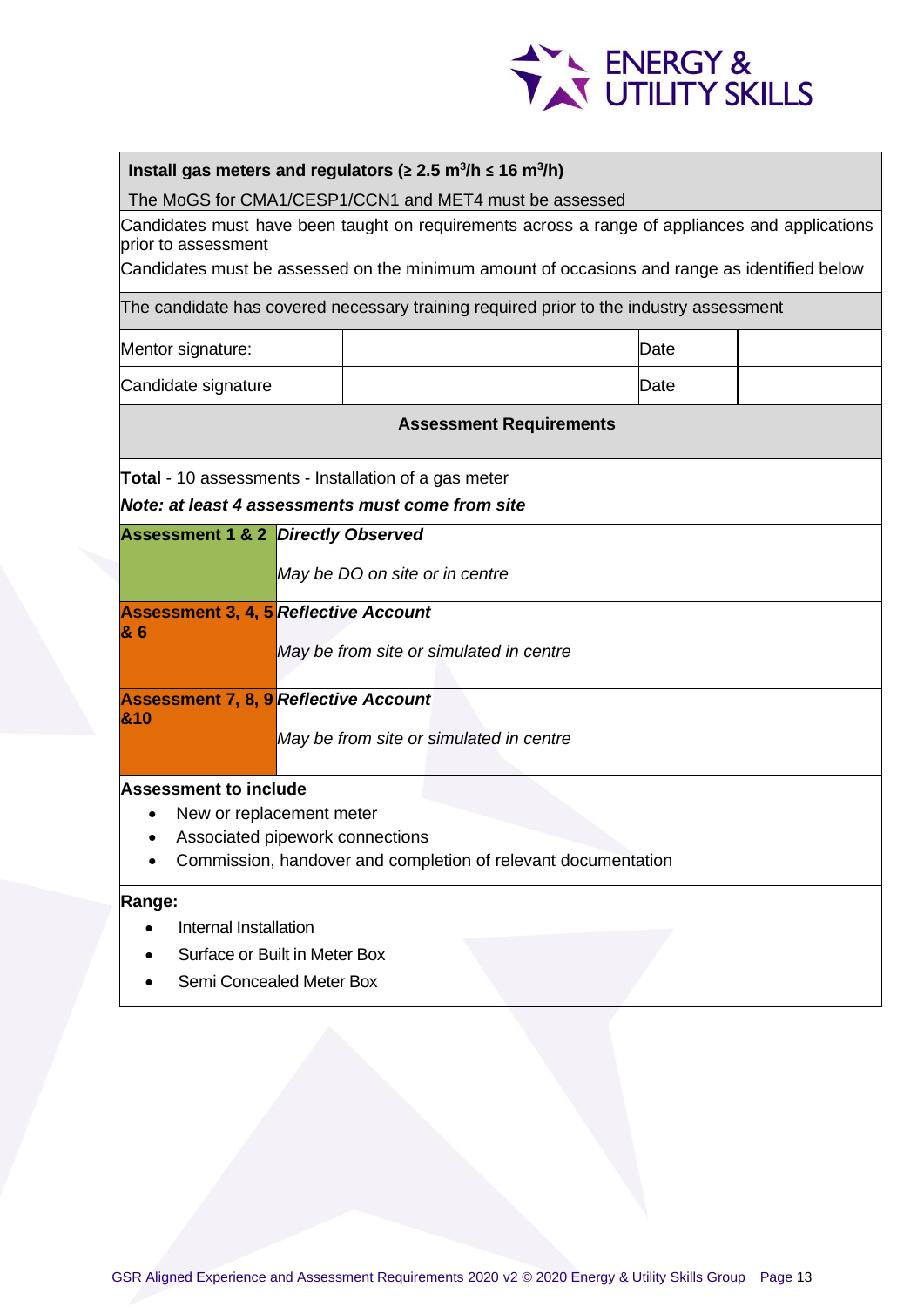

## **Install gas meters and regulators** (≥ 2.5 m<sup>3</sup>/h ≤ 1076 m<sup>3</sup>/h)

The MoGS for CMA1/CESP1/CCN1 and CMET1 must be assessed

Candidates must have been taught on requirements across a range of appliances and applications prior to assessment

Candidates must be assessed on the minimum amount of occasions and range as identified below

The candidate has covered necessary training required prior to the industry assessment

| Mentor signature:   | Date |  |
|---------------------|------|--|
| Candidate signature | Date |  |

#### **Assessment Requirements**

**Total** - 10 assessments - Installation of a gas meter and regulators

*Note: at least 4 assessments must come from site*

|                                                                                | <b>Assessment 1 &amp; 2 Directly Observed</b> |                                                               |  |  |  |  |  |
|--------------------------------------------------------------------------------|-----------------------------------------------|---------------------------------------------------------------|--|--|--|--|--|
|                                                                                | May be DO on site or in centre                |                                                               |  |  |  |  |  |
| <b>Assessment 3, 4, Reflective Account</b><br>5, 6                             |                                               |                                                               |  |  |  |  |  |
|                                                                                | May be from site or simulated in centre       |                                                               |  |  |  |  |  |
| <b>Assessment 7, 8, 9 Reflective Account</b><br>and 10                         |                                               |                                                               |  |  |  |  |  |
|                                                                                | May be from site or simulated in centre       |                                                               |  |  |  |  |  |
| <b>Assessment to include</b>                                                   |                                               |                                                               |  |  |  |  |  |
| New or replacement meter<br>٠                                                  |                                               |                                                               |  |  |  |  |  |
| Associated pipework connections                                                |                                               |                                                               |  |  |  |  |  |
|                                                                                |                                               | Commission, handover and completion of relevant documentation |  |  |  |  |  |
| <b>Range 1</b><br><b>Range 2</b> – at least two of the following               |                                               |                                                               |  |  |  |  |  |
| Diaphragm Meter $>16m^3/hr$ .<br>$\bullet$<br>Low Pressure Fed Supply          |                                               |                                                               |  |  |  |  |  |
| $<$ 160 m <sup>3</sup> /h<br><b>Medium Pressure Fed Supply</b>                 |                                               |                                                               |  |  |  |  |  |
| Rotary Displacement Meter<br>Internal Installation<br>≤ 1076 m <sup>3</sup> /h |                                               |                                                               |  |  |  |  |  |
|                                                                                |                                               | <b>Meter Kiosk</b>                                            |  |  |  |  |  |
|                                                                                |                                               |                                                               |  |  |  |  |  |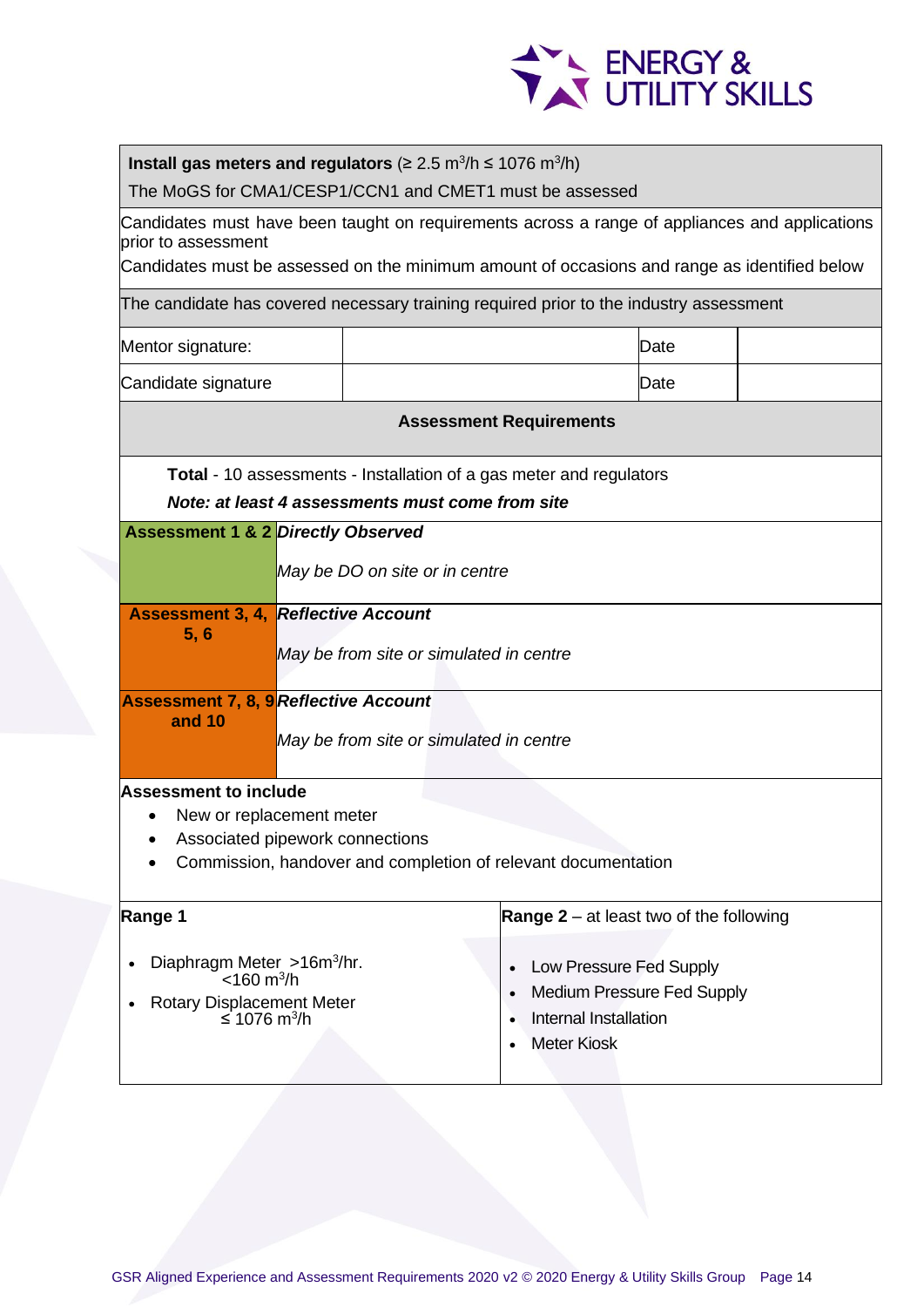

| Dealing with reported gas upstream emergencies                                                                        |                                            |                                                                                    |      |  |  |
|-----------------------------------------------------------------------------------------------------------------------|--------------------------------------------|------------------------------------------------------------------------------------|------|--|--|
| The MoGS for CESP1 must be assessed                                                                                   |                                            |                                                                                    |      |  |  |
| Candidates must have been taught on requirements across a range of appliances and applications<br>prior to assessment |                                            |                                                                                    |      |  |  |
| Candidates must be assessed on the minimum amount of occasions and range as identified below                          |                                            |                                                                                    |      |  |  |
|                                                                                                                       |                                            |                                                                                    |      |  |  |
| The candidate has covered necessary training required prior to the industry assessment                                |                                            |                                                                                    |      |  |  |
| Mentor signature:                                                                                                     | Date                                       |                                                                                    |      |  |  |
| Candidate signature                                                                                                   |                                            |                                                                                    | Date |  |  |
|                                                                                                                       |                                            | <b>Assessment Requirements</b>                                                     |      |  |  |
| Total - 10 assessments - Dealing with reported gas upstream emergencies                                               |                                            |                                                                                    |      |  |  |
| Note: at least 4 assessments must come from site                                                                      |                                            |                                                                                    |      |  |  |
| <b>Assessment 1 &amp; 2 Directly Observed</b>                                                                         |                                            |                                                                                    |      |  |  |
|                                                                                                                       |                                            |                                                                                    |      |  |  |
|                                                                                                                       | May be DO on site or in centre             |                                                                                    |      |  |  |
| <b>Assessment 3, 4,</b>                                                                                               | <b>Reflective Account</b>                  |                                                                                    |      |  |  |
| 5,6<br>May be from site or simulated in centre                                                                        |                                            |                                                                                    |      |  |  |
|                                                                                                                       |                                            |                                                                                    |      |  |  |
| <b>Assessment 7, 8, 9 Reflective Account</b>                                                                          |                                            |                                                                                    |      |  |  |
| and 10                                                                                                                | May be from site or simulated in centre    |                                                                                    |      |  |  |
|                                                                                                                       |                                            |                                                                                    |      |  |  |
| <b>Assessment to include</b>                                                                                          |                                            |                                                                                    |      |  |  |
|                                                                                                                       |                                            |                                                                                    |      |  |  |
| New or replacement meter                                                                                              |                                            |                                                                                    |      |  |  |
| Associated pipework connections<br>Commission, handover and completion of relevant documentation                      |                                            |                                                                                    |      |  |  |
|                                                                                                                       |                                            |                                                                                    |      |  |  |
| <b>Range</b> $1 - at least two of the following$                                                                      |                                            | Range $2 - at$ least two of the following                                          |      |  |  |
| <b>Gas Distribution Assets</b>                                                                                        |                                            | <b>Site Survey</b><br>$\bullet$<br><b>Risk Assessment</b>                          |      |  |  |
| Low Pressure leakage                                                                                                  |                                            | <b>Evacuation and Reoccupation</b>                                                 |      |  |  |
| Medium Pressure leakage<br>No Access/forced entry<br>$\bullet$<br><b>LPG</b> Installations                            |                                            |                                                                                    |      |  |  |
| <b>Non-Domestic Premises</b>                                                                                          |                                            | <b>Reported Poor Pressure</b><br>$\bullet$                                         |      |  |  |
| <b>Domestic Premises</b>                                                                                              |                                            | <b>Detection Methods</b>                                                           |      |  |  |
| <b>Confined Spaces</b>                                                                                                |                                            | <b>Concentration Readings</b><br>$\bullet$<br>Water Ingress to assets<br>$\bullet$ |      |  |  |
|                                                                                                                       |                                            | No Trace<br>$\bullet$                                                              |      |  |  |
|                                                                                                                       | Third Party Liaison/ Verbal Communication/ |                                                                                    |      |  |  |
| <b>Documented Reporting</b>                                                                                           |                                            |                                                                                    |      |  |  |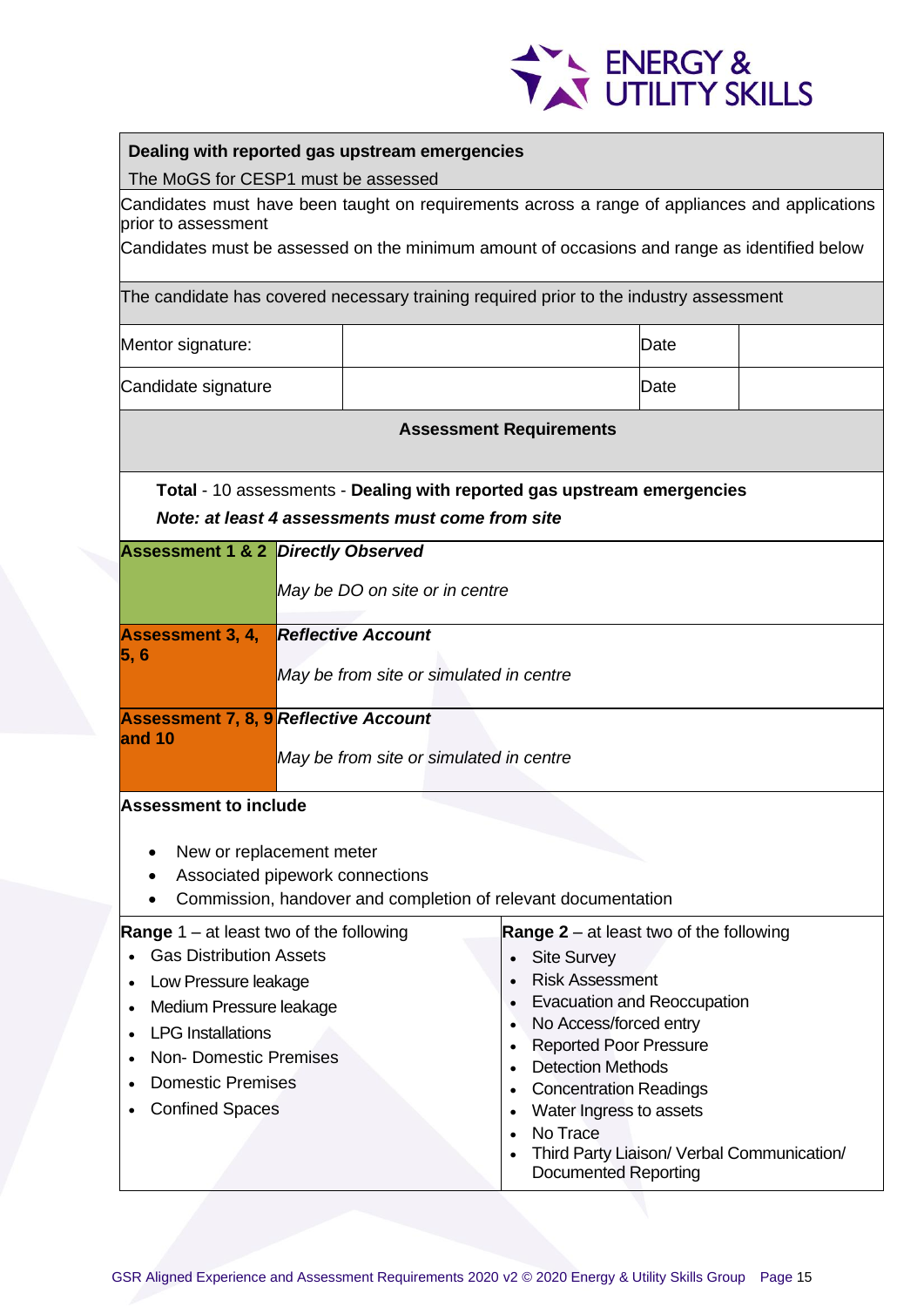

## **Dealing with reported gas downstream emergencies**

The MoGS for CESP1 must be assessed

Candidates must have been taught on requirements across a range of appliances and applications prior to assessment

Candidates must be assessed on the minimum amount of occasions and range as identified below

| Mentor signature:                                                                                                                                                                                                                                                                                                                                                                                                                                                                                                                                                                                                                                 | Date                                                                                                                                                         |                                                                           |  |  |  |
|---------------------------------------------------------------------------------------------------------------------------------------------------------------------------------------------------------------------------------------------------------------------------------------------------------------------------------------------------------------------------------------------------------------------------------------------------------------------------------------------------------------------------------------------------------------------------------------------------------------------------------------------------|--------------------------------------------------------------------------------------------------------------------------------------------------------------|---------------------------------------------------------------------------|--|--|--|
| Candidate signature                                                                                                                                                                                                                                                                                                                                                                                                                                                                                                                                                                                                                               |                                                                                                                                                              | Date                                                                      |  |  |  |
|                                                                                                                                                                                                                                                                                                                                                                                                                                                                                                                                                                                                                                                   |                                                                                                                                                              | <b>Assessment Requirements</b>                                            |  |  |  |
|                                                                                                                                                                                                                                                                                                                                                                                                                                                                                                                                                                                                                                                   |                                                                                                                                                              | Total - 10 assessments - Dealing with reported gas downstream emergencies |  |  |  |
|                                                                                                                                                                                                                                                                                                                                                                                                                                                                                                                                                                                                                                                   |                                                                                                                                                              | Note: at least 4 assessments must come from site                          |  |  |  |
| <b>Assessment 1 &amp; 2 Directly Observed</b>                                                                                                                                                                                                                                                                                                                                                                                                                                                                                                                                                                                                     |                                                                                                                                                              |                                                                           |  |  |  |
|                                                                                                                                                                                                                                                                                                                                                                                                                                                                                                                                                                                                                                                   |                                                                                                                                                              | May be DO on site or in centre                                            |  |  |  |
| <b>Assessment 3, 4,</b>                                                                                                                                                                                                                                                                                                                                                                                                                                                                                                                                                                                                                           | <b>Reflective Account</b>                                                                                                                                    |                                                                           |  |  |  |
| 5,6                                                                                                                                                                                                                                                                                                                                                                                                                                                                                                                                                                                                                                               |                                                                                                                                                              | May be from site or simulated in centre                                   |  |  |  |
| <b>Assessment 7, 8, 9 Reflective Account</b>                                                                                                                                                                                                                                                                                                                                                                                                                                                                                                                                                                                                      |                                                                                                                                                              |                                                                           |  |  |  |
| and 10                                                                                                                                                                                                                                                                                                                                                                                                                                                                                                                                                                                                                                            |                                                                                                                                                              |                                                                           |  |  |  |
|                                                                                                                                                                                                                                                                                                                                                                                                                                                                                                                                                                                                                                                   |                                                                                                                                                              | May be from site or simulated in centre                                   |  |  |  |
|                                                                                                                                                                                                                                                                                                                                                                                                                                                                                                                                                                                                                                                   | <b>Assessment to include</b><br>New or replacement meter<br>Associated pipework connections<br>Commission, handover and completion of relevant documentation |                                                                           |  |  |  |
| <b>Range</b> $1 - at least two of the following$<br><b>Range 2</b> – at least two of the following<br>Controlled<br>Uncontrolled<br>Meter and Regulator<br>$\bullet$<br><b>LPG</b> escapes<br><b>Internal Appliances</b><br>$\bullet$<br>No Gas<br><b>Domestic Premises</b><br>No Trace<br>Non - Domestic Premises<br><b>Reports of Fumes</b><br>Low Pressure Installation<br><b>Blocked Chimneys</b><br><b>Medium Pressure Installation</b><br><b>Gas Ingress to Premises</b><br><b>Evacuation and Reoccupation</b><br><b>Third Party Liaison</b><br>Teamworking<br>Leaving site in safe condition<br>Verbal Communication/ Documented Reporting |                                                                                                                                                              |                                                                           |  |  |  |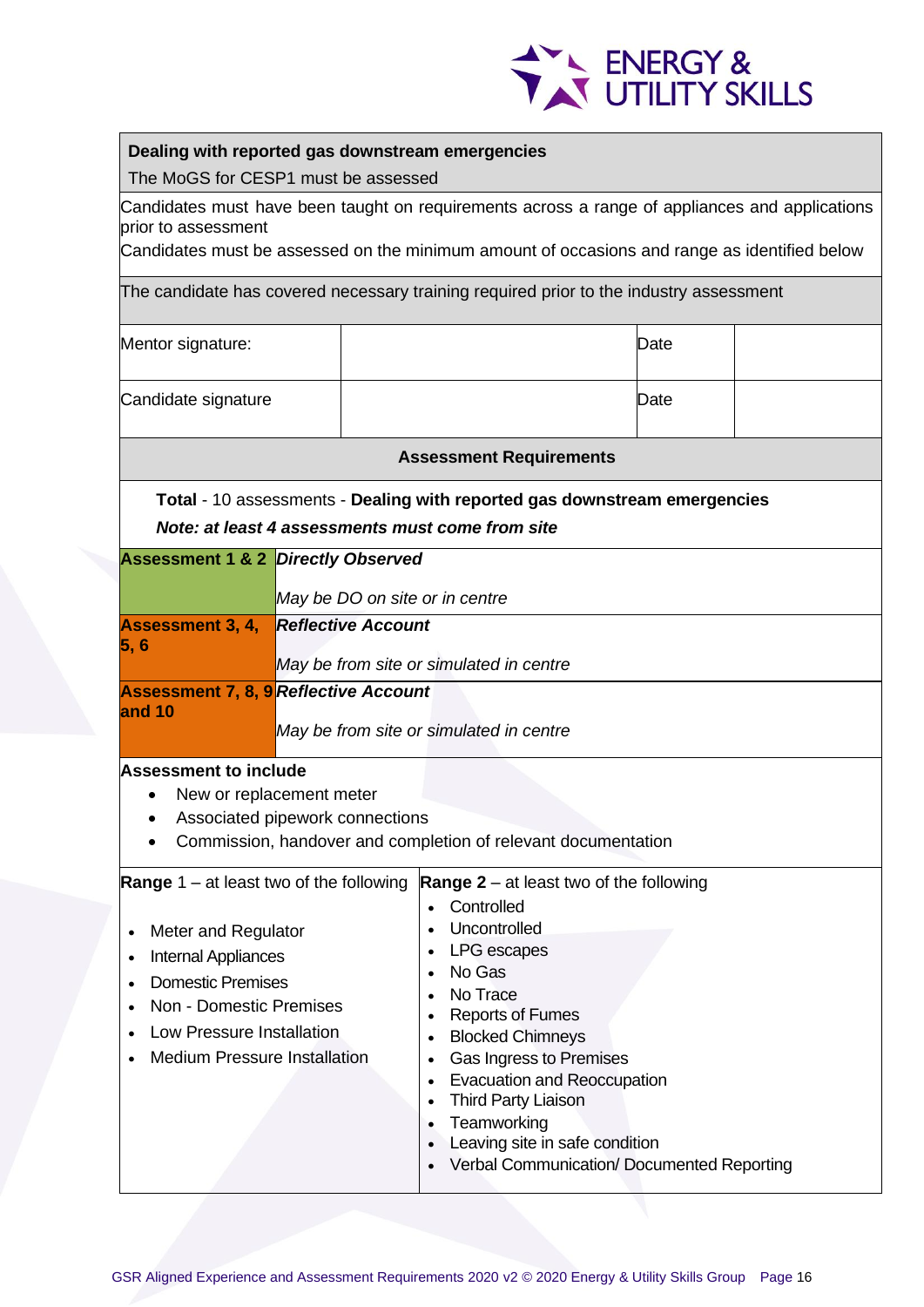

## **Strength testing, tightness testing and direct purging** (IGEM/UP/1A)

The MoGS for CMA1/CESP1 and TPCP1A must be assessed

Candidates must have been taught on requirements across a range of appliances and applications prior to assessment

Candidates must be assessed on the minimum amount of occasions and range as identified below

The candidate has covered necessary training required prior to the industry assessment

| Mentor signature:   | Date |  |
|---------------------|------|--|
| Candidate signature | Date |  |

#### **Assessment Requirements**

**Total** - 5 assessments - **Strength testing, tightness testing and direct purging** (IGEM/UP/1A)

*Note: at least 2 assessments must come from site*

|                              | <b>Directly Observed</b>                             |                                                      |
|------------------------------|------------------------------------------------------|------------------------------------------------------|
| <b>Assessment 1</b>          | May be DO on site or in centre                       |                                                      |
|                              | <b>Reflective Account</b>                            |                                                      |
| <b>Assessment 2</b>          | May be from site or simulated in centre              |                                                      |
|                              | <b>Reflective Account</b>                            |                                                      |
| <b>Assessment 3</b>          | May be from site or simulated in centre              |                                                      |
|                              | <b>Reflective Account</b>                            |                                                      |
| <b>Assessment 4</b>          | May be from site or simulated in centre              |                                                      |
|                              | <b>Reflective Account</b>                            |                                                      |
| <b>Assessment 5</b>          | May be from site or simulated in centre              |                                                      |
| <b>Assessment to include</b> |                                                      |                                                      |
| Strength test                |                                                      |                                                      |
|                              | Tightness test and purge                             |                                                      |
|                              | Completion of associated documentation               |                                                      |
|                              | <b>Range</b> – cover at least three of the following | <b>Range</b> – cover at least three of the following |
|                              |                                                      |                                                      |

| Range – cover at least three of the following | Range - cover at least three of the follo |
|-----------------------------------------------|-------------------------------------------|
| <b>Strength Test</b>                          | • New Installation                        |
| <b>Tightness Test</b><br>$\bullet$            | • Existing Installation                   |
| <b>Commissioning Purge</b><br>$\bullet$       | • Pipework Only                           |
| <b>Decommissioning Purge</b><br>$\bullet$     | <b>Metered Installation</b>               |
|                                               |                                           |

• Appliance Connection Test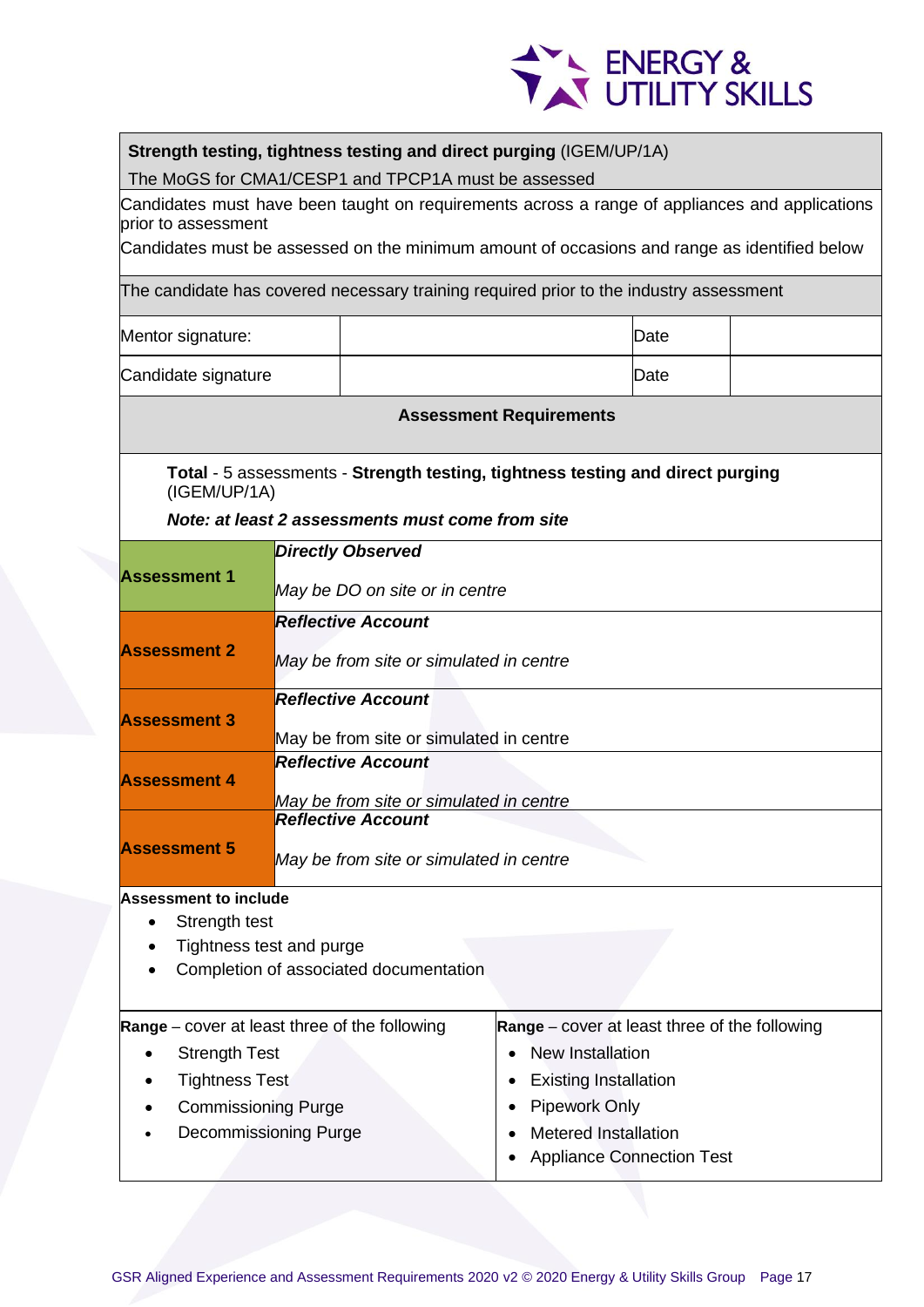

## **Prepare, install and commission natural gas smart meter and regulator (≤ 6 m<sup>3</sup>/h)**

The MoGS for CMA1/CMA3/CCN1 and MET1 must be assessed

Candidates must have been taught on requirements across a range of appliances and applications prior to assessment

Candidates must be assessed on the minimum amount of occasions and range as identified below

The candidate has covered necessary training required prior to the industry assessment

| Mentor signature:   | Date |  |
|---------------------|------|--|
| Candidate signature | Date |  |

**Assessment Requirements** 

**Total** - 10 assessments - **Prepare, install and commission natural gas smart meter and regulator** (≤ 6 m<sup>3</sup>/h)

## *Note: at least 4 assessments must come from site*

| <b>Assessment 1 &amp; 2</b>   | <b>Directly Observed</b>                |
|-------------------------------|-----------------------------------------|
|                               | May be DO on site or in centre          |
| <b>Assessment 3, 4, 5, 6</b>  | <b>Reflective Account</b>               |
|                               | May be from site or simulated in centre |
| <b>Assessment 7, 8, 9 and</b> | <b>Reflective Account</b>               |
| 10                            | May be from site or simulated in centre |

#### **Assessment to include**

- New or replacement Smart Meter  $\leq 6$  m<sup>3</sup>/h
- Associated pipework connections
- Commission, handover and completion of relevant documentation

## **Range** – at least four of the following

- Low Pressure Fed Supply
- Internal Installation
- Surface or Built in Meter Box
- Semi Concealed Meter Box
- New Installation
- Installation Exchange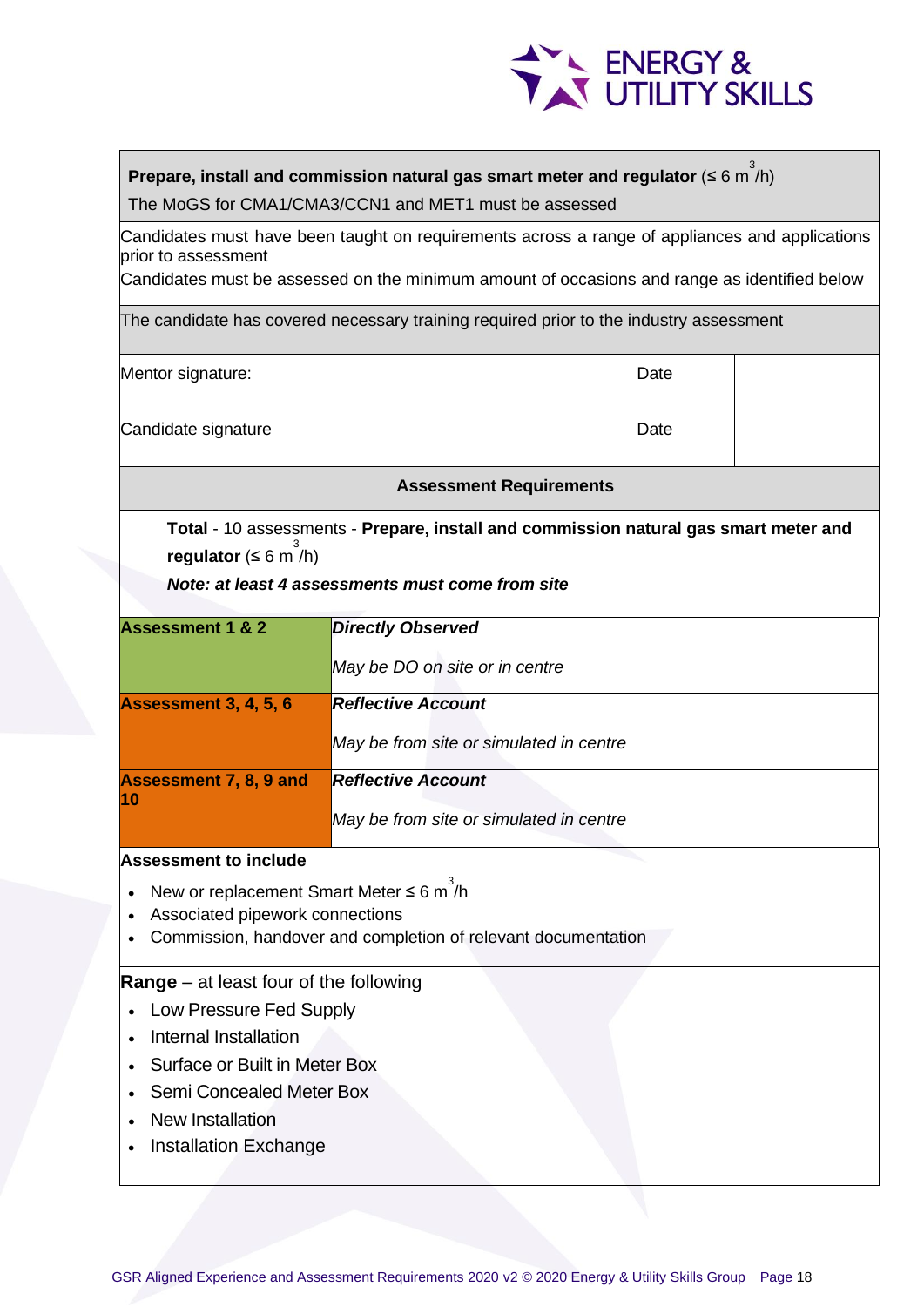

#### **Low pressure smart meter tightness testing and direct purging** (IGEM/UP/1B)

Candidates must have been taught on requirements across a range of appliances and applications prior to assessment

Candidates must be assessed on the minimum amount of occasions and range as identified below

| Mentor signature:                                                                                                                                                                                                                                                       | Date                                    |                                |                                                                               |  |  |  |
|-------------------------------------------------------------------------------------------------------------------------------------------------------------------------------------------------------------------------------------------------------------------------|-----------------------------------------|--------------------------------|-------------------------------------------------------------------------------|--|--|--|
| Candidate signature<br>Date                                                                                                                                                                                                                                             |                                         |                                |                                                                               |  |  |  |
|                                                                                                                                                                                                                                                                         |                                         |                                | <b>Assessment Requirements</b>                                                |  |  |  |
| purging (IGEM/UP/1B)                                                                                                                                                                                                                                                    |                                         |                                | Total - 5 assessments - Low pressure smart meter tightness testing and direct |  |  |  |
|                                                                                                                                                                                                                                                                         |                                         |                                | Note: at least 2 assessments must come from site                              |  |  |  |
|                                                                                                                                                                                                                                                                         |                                         | <b>Directly Observed</b>       |                                                                               |  |  |  |
| <b>Assessment 1</b>                                                                                                                                                                                                                                                     |                                         | May be DO on site or in centre |                                                                               |  |  |  |
| <b>Assessment 2</b>                                                                                                                                                                                                                                                     |                                         | <b>Reflective Account</b>      | May be from site or simulated in centre                                       |  |  |  |
|                                                                                                                                                                                                                                                                         |                                         | <b>Reflective Account</b>      |                                                                               |  |  |  |
| <b>Assessment 3</b>                                                                                                                                                                                                                                                     | May be from site or simulated in centre |                                |                                                                               |  |  |  |
| <b>Assessment 4</b>                                                                                                                                                                                                                                                     |                                         | <b>Reflective Account</b>      |                                                                               |  |  |  |
|                                                                                                                                                                                                                                                                         |                                         |                                | May be from site or simulated in centre                                       |  |  |  |
| <b>Assessment 5</b>                                                                                                                                                                                                                                                     |                                         | <b>Reflective Account</b>      |                                                                               |  |  |  |
|                                                                                                                                                                                                                                                                         |                                         |                                | May be from site or simulated in centre                                       |  |  |  |
| <b>Assessment to include</b><br><b>Natural Gas Installations</b><br><b>Tightness test</b><br>purge<br>Completion of associated documentation                                                                                                                            |                                         |                                |                                                                               |  |  |  |
| <b>Range</b> $-$ each of the following<br>Purge Natural Gas Installation with Volume<br>$\leq$ 0.02 m <sup>3</sup><br><b>Purge Natural Gas</b><br>Installation with Volume<br>○ 0.02 m3 $\leq$ 0.035 m <sup>3</sup><br>New Installation<br><b>Existing Installation</b> |                                         |                                |                                                                               |  |  |  |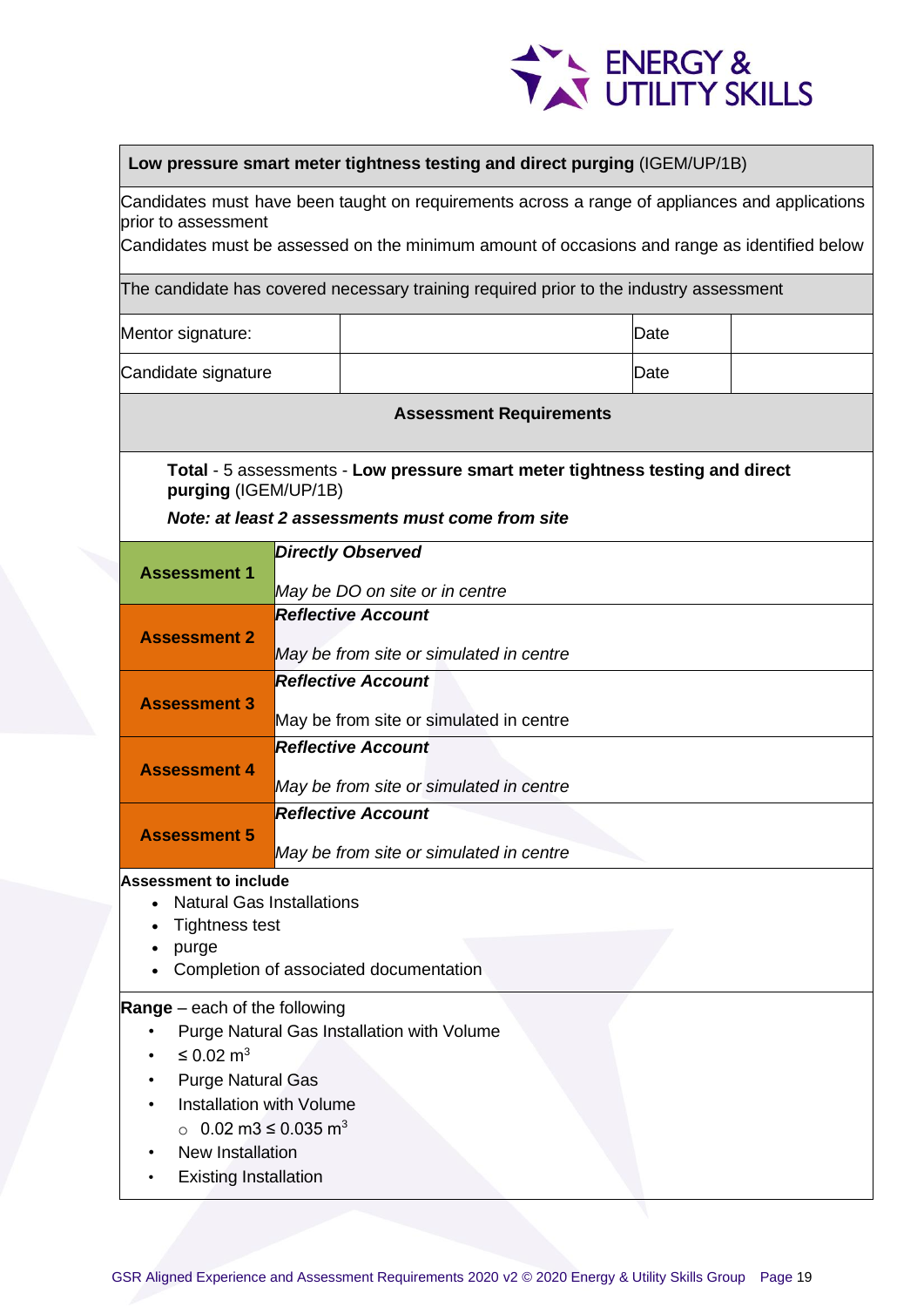

| 75 mbar $\leq$ 2 bar)                                          |                                                                                                | <b>Prepare, install and commission gas meter and regulator</b> (Natural Gas Meter $\leq 6$ m <sup>3</sup> /h with MOPu ><br>The MoGS for CMA1/CMA3/CCN1, MET1 and REGT1 must be assessed                                            |      |  |  |
|----------------------------------------------------------------|------------------------------------------------------------------------------------------------|-------------------------------------------------------------------------------------------------------------------------------------------------------------------------------------------------------------------------------------|------|--|--|
| prior to assessment                                            |                                                                                                | Candidates must have been taught on requirements across a range of appliances and applications<br>Candidates must be assessed on the minimum amount of occasions and range as identified below                                      |      |  |  |
|                                                                |                                                                                                | The candidate has covered necessary training required prior to the industry assessment                                                                                                                                              |      |  |  |
| Mentor signature:                                              |                                                                                                |                                                                                                                                                                                                                                     | Date |  |  |
| Candidate signature                                            |                                                                                                |                                                                                                                                                                                                                                     | Date |  |  |
|                                                                |                                                                                                | <b>Assessment Requirements</b>                                                                                                                                                                                                      |      |  |  |
| regulator                                                      |                                                                                                | Total - 5 assessments - Prepare, install and commission smart gas meter and                                                                                                                                                         |      |  |  |
|                                                                |                                                                                                | Note: at least 2 assessments must come from site                                                                                                                                                                                    |      |  |  |
| <b>Assessment 1</b>                                            |                                                                                                | <b>Directly Observed</b><br>May be DO on site or in centre                                                                                                                                                                          |      |  |  |
| <b>Assessment 2</b>                                            |                                                                                                | <b>Reflective Account</b><br>May be from site or simulated in centre                                                                                                                                                                |      |  |  |
| <b>Assessment 3</b>                                            |                                                                                                | <b>Reflective Account</b>                                                                                                                                                                                                           |      |  |  |
| <b>Assessment 4</b>                                            |                                                                                                | May be from site or simulated in centre<br><b>Reflective Account</b><br>May be from site or simulated in centre                                                                                                                     |      |  |  |
| <b>Assessment 5</b>                                            | <b>Reflective Account</b><br>May be from site or simulated in centre                           |                                                                                                                                                                                                                                     |      |  |  |
| <b>Assessment to include</b><br><b>Tightness test</b><br>purge | <b>Natural Gas Installations</b>                                                               | Completion of associated documentation                                                                                                                                                                                              |      |  |  |
| <b>Range</b> – each of the following<br>New Installation       | <b>Medium Pressure Fed Supply</b><br>Surface or Built in Meter Box<br>Semi Concealed Meter Box | Regulator Incorporating a Slam Shut Valve (SSV) (PRS 28/E)<br>Regulator Incorporating a Metering Installation Excess Flow Valve (MIEFV) (PRS 29/E)<br>Installation Exchange (Existing Installation with NO Meter Inlet Valve (MIV)) |      |  |  |
|                                                                |                                                                                                |                                                                                                                                                                                                                                     |      |  |  |